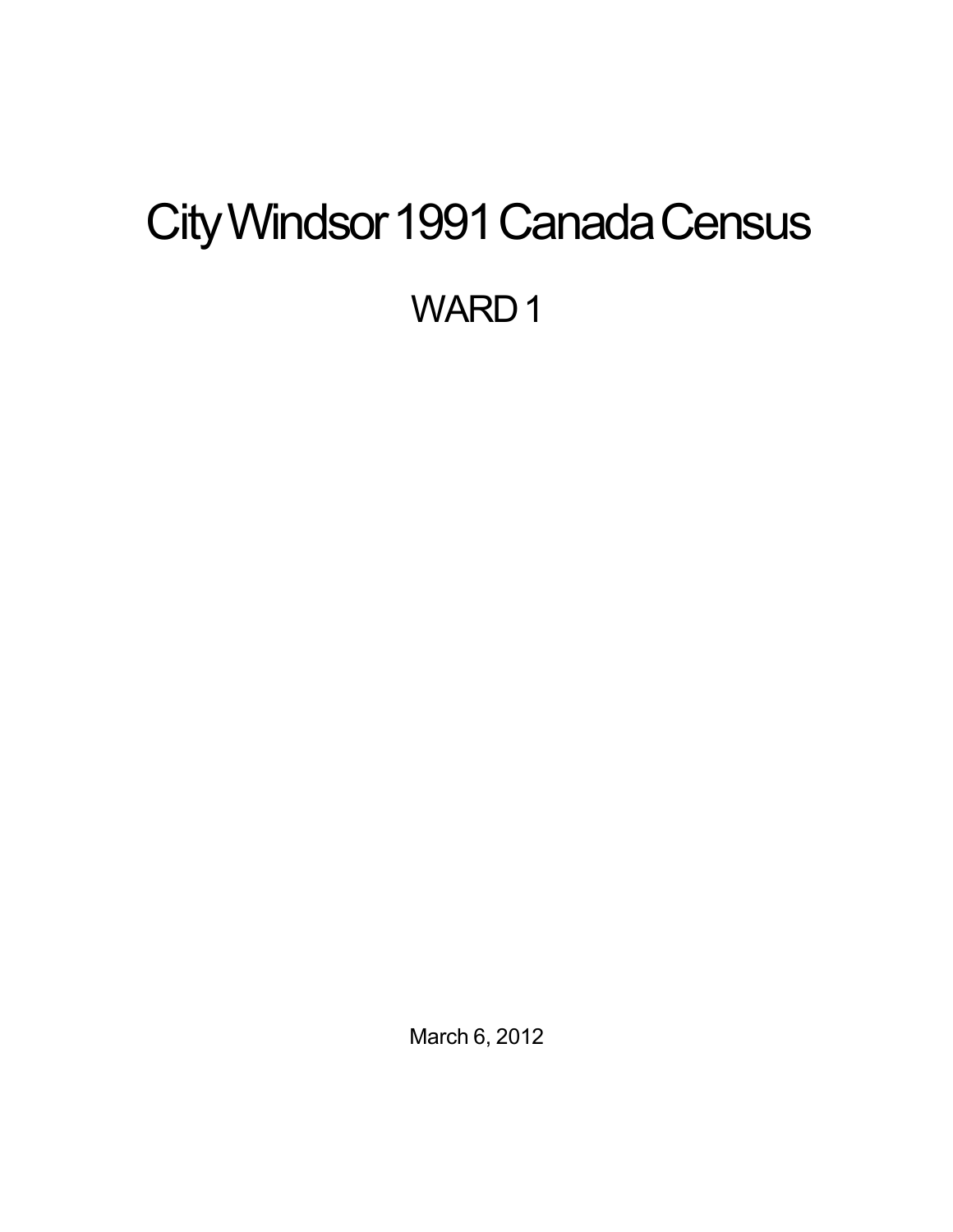## **Table of Contents**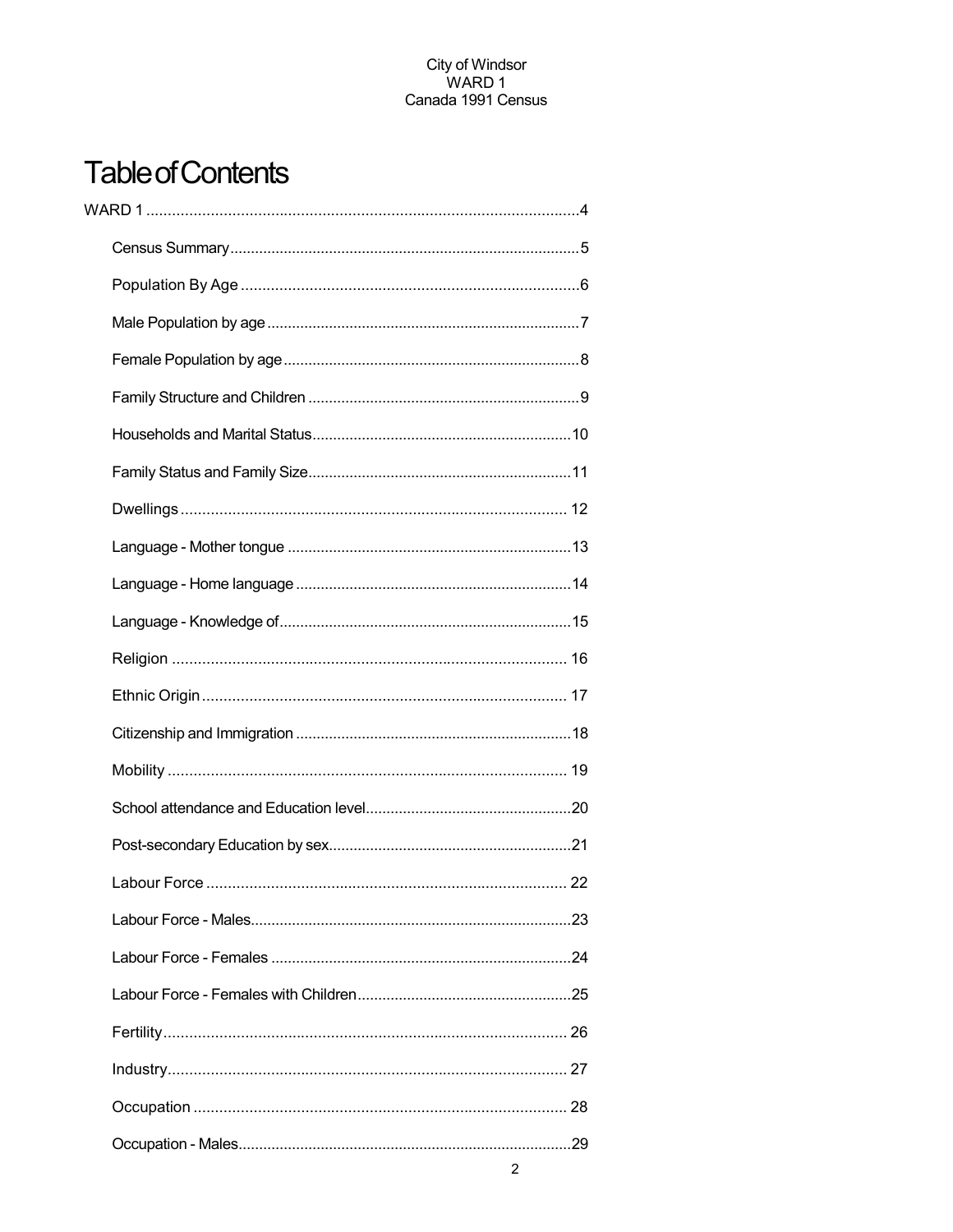## City of Windsor<br>WARD 1

| Canada 1991 Census |
|--------------------|
|                    |
|                    |
|                    |
|                    |
|                    |
|                    |
|                    |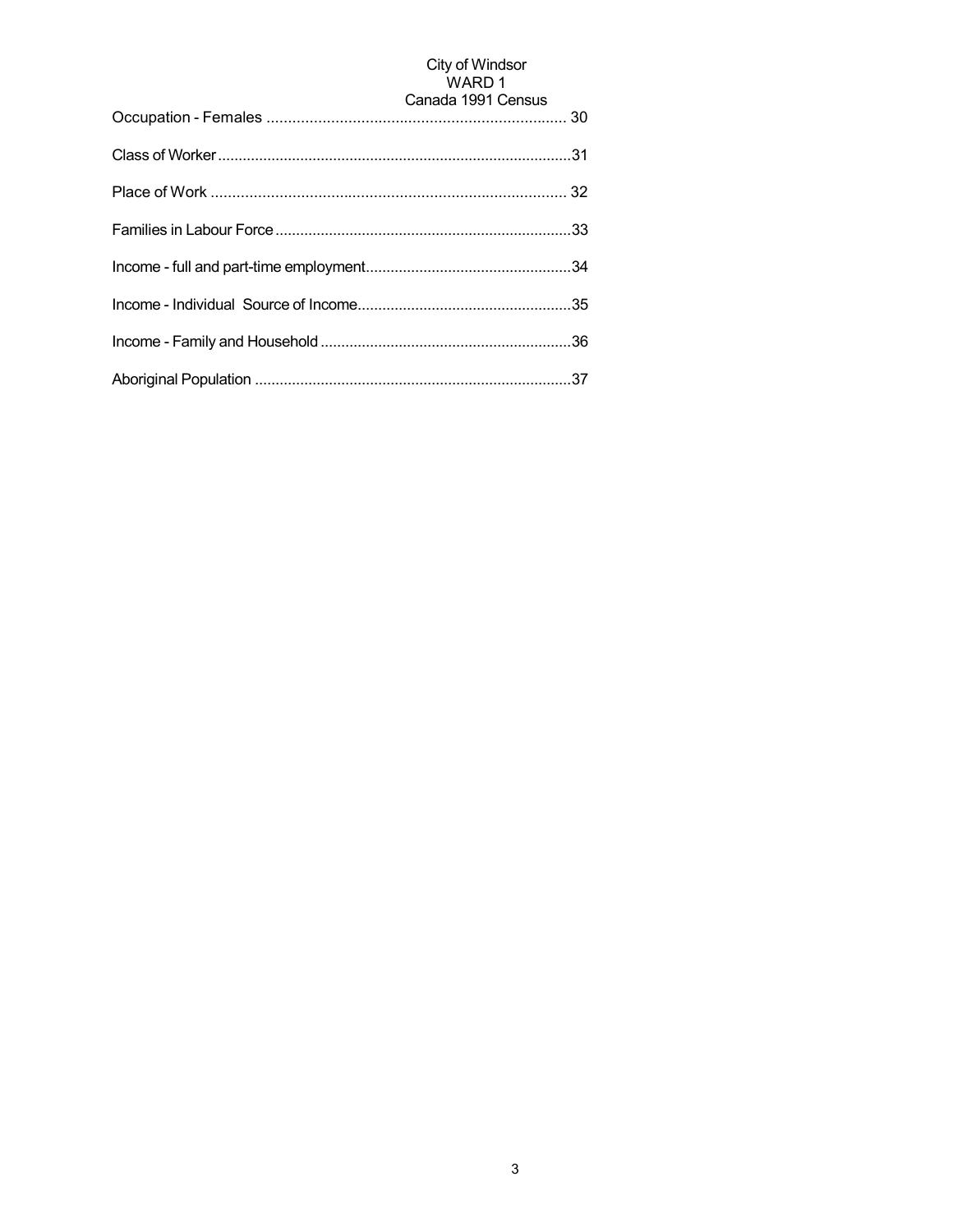## WARD 1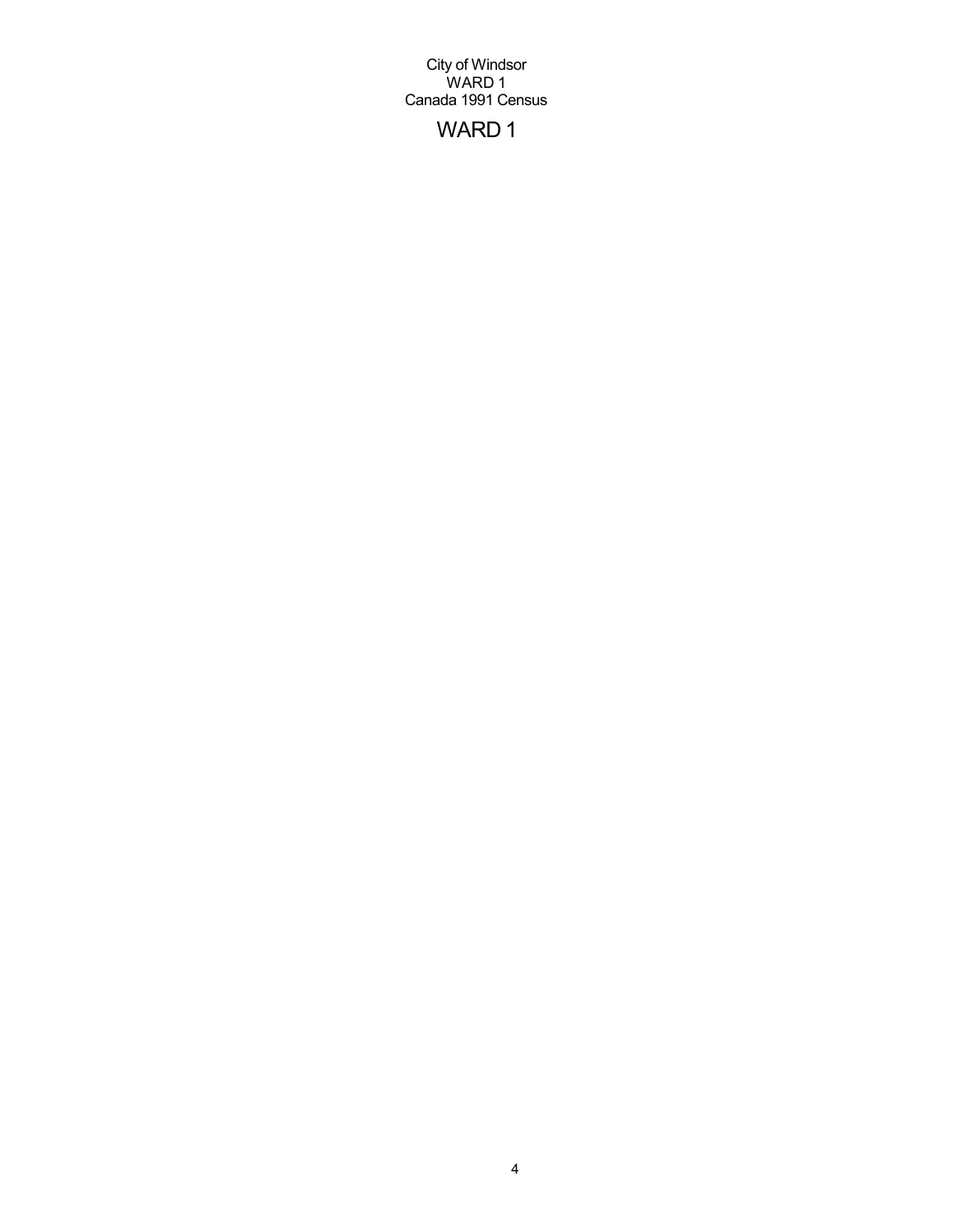## Census Summary

| <b>Census Summary</b>                            | <b>WARD1</b> |               |
|--------------------------------------------------|--------------|---------------|
| Total Population where census data are available |              | 35,845 % base |
|                                                  |              |               |
| Males                                            | 17,890       | 50%           |
| <b>Females</b>                                   | 17,980       | 50%           |
| 0 to 4 years                                     | 2,260        | 6%            |
| 5 to 19 years                                    | 7,520        | 21%           |
| 20 to 24 years                                   | 2,745        | 8%            |
| 25 to 34 years                                   | 5,325        | 15%           |
| 35 to 44 years                                   | 5,180        | 14%           |
| 45 to 54 years                                   | 4,310        | 12%           |
| 55 to 64 years                                   | 4,475        | 12%           |
| 65 to 74 years                                   | 3,005        | 8%            |
| 75 years and over                                | 1,110        | 3%            |
| Average age                                      | 36.7         |               |
| <b>Total census families</b>                     |              | 10,410 % base |
| <u>Average persons per family</u>                | 3.1          |               |
| <b>Husband-wife families</b>                     | 9,230        | 89%           |
| No children at home                              | 3,470        | 33%           |
| With children at home                            | 5,780        | 56%           |
| Lone-parent families                             | 1,130        | 11%           |
| Total children at home                           | 12,850       |               |
| Average children per family                      | 1.2          |               |
| <b>Private households</b>                        | 12,040       |               |
| Persons in private households                    | 35,545       |               |
| Average persons per household                    |              |               |
| Average household income                         | \$57,079     |               |
| Occupied dwellings where census data available   |              | 12,015 % base |
| <b>Owned dwellings</b>                           | 10,770       | 90%           |
| Average value                                    | \$131,903    |               |
| <b>Rented dwellings</b>                          | 1,250        | 10%           |
| Average rent                                     | \$532        |               |
| Single detached houses                           | 11,140       | 93%           |
| Semi-detached/row/duplexes                       | 715          | 6%            |
| Apartments                                       | 135          | 1%            |
| Other types of dwelling                          | 50           | 0%            |
| Actual (unsuppressed) data:                      |              |               |
| <b>Total Population</b>                          | 35,869       |               |
| <b>Total Dwellings</b>                           | 12,065       |               |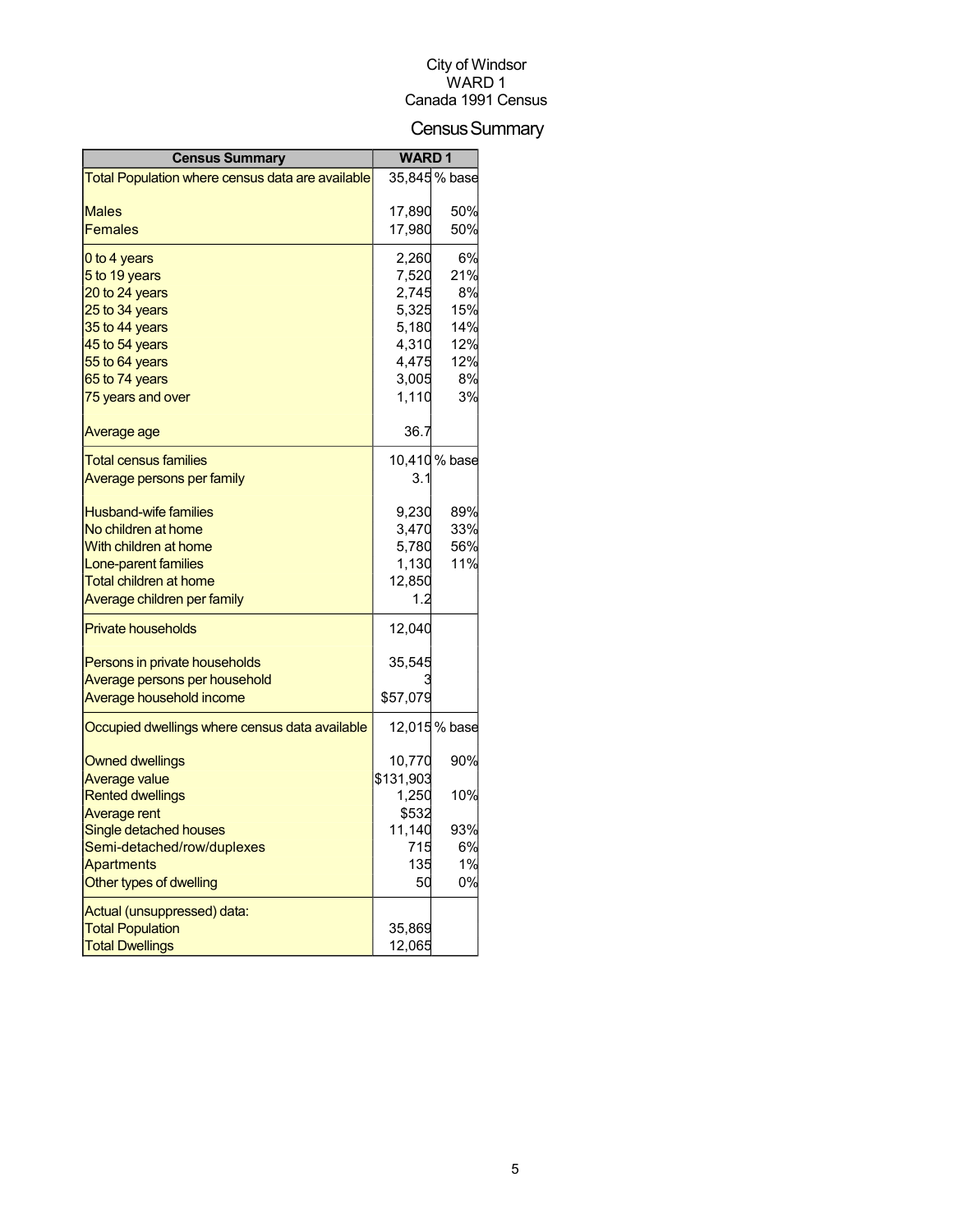## Population By Age

| <b>Population By Age</b>       | <b>WARD1</b> |              |
|--------------------------------|--------------|--------------|
| <b>Total population</b>        |              | 35,845% base |
| Average age of population      | 36.7         |              |
| By age:                        |              |              |
| 0 to 4 years                   | 2,260        | 6%           |
| 5 to 9 years                   | 2,410        | 7%           |
| 10 to 14 years                 | 2,455        | 7%           |
| 15 to 19 years                 | 2,655        | 7%           |
| 20 to 24 years                 | 2,745        | 8%           |
| 25 to 34 years                 | 5,325        | 15%          |
| 35 to 44 years                 | 5,180        | 14%          |
| 45 to 54 years                 | 4,310        | 12%          |
| 55 to 64 years                 | 4,475        | 12%          |
| 65 to 74 years                 | 3,005        | 8%           |
| 75 years and over              | 1,110        | 3%           |
| By age - detailed:             |              |              |
| 0 to 4 years                   | 2,260        | 6%           |
| 5 to 9 years                   | 2,410        | 7%           |
| 10 to 14 years                 | 2,455        | 7%           |
| 15 years                       | 490          | 1%           |
| 16 years                       | 525          | 1%           |
| 17 years                       | 515          | 1%           |
| 18 to 19 years                 | 1,125        | 3%           |
| 20 to 24 years                 | 2,745        | 8%           |
| 25 to 29 years                 | 2,695        | 8%           |
| 30 to 34 years                 | 2,630        | 7%           |
| 35 to 39 years                 | 2,645        | 7%           |
| 40 to 44 years                 | 2,535        | 7%           |
| 45 to 49 years                 | 2,170        | 6%           |
| 50 to 54 years                 | 2,140        | 6%           |
| 55 to 59 years                 | 2,200        | 6%           |
| 60 to 64 years                 | 2,275        | 6%           |
| 65 to 74 years                 | 3,005        | 8%           |
| 75 to 84 years                 | 910          | 3%           |
| 85 years and over              | 200          | 1%           |
| 18 years and over              | 27,245       | 76%          |
| Average age, 18 years and over | 45.4         |              |
| 65 years and over              | 4,115        | 11%          |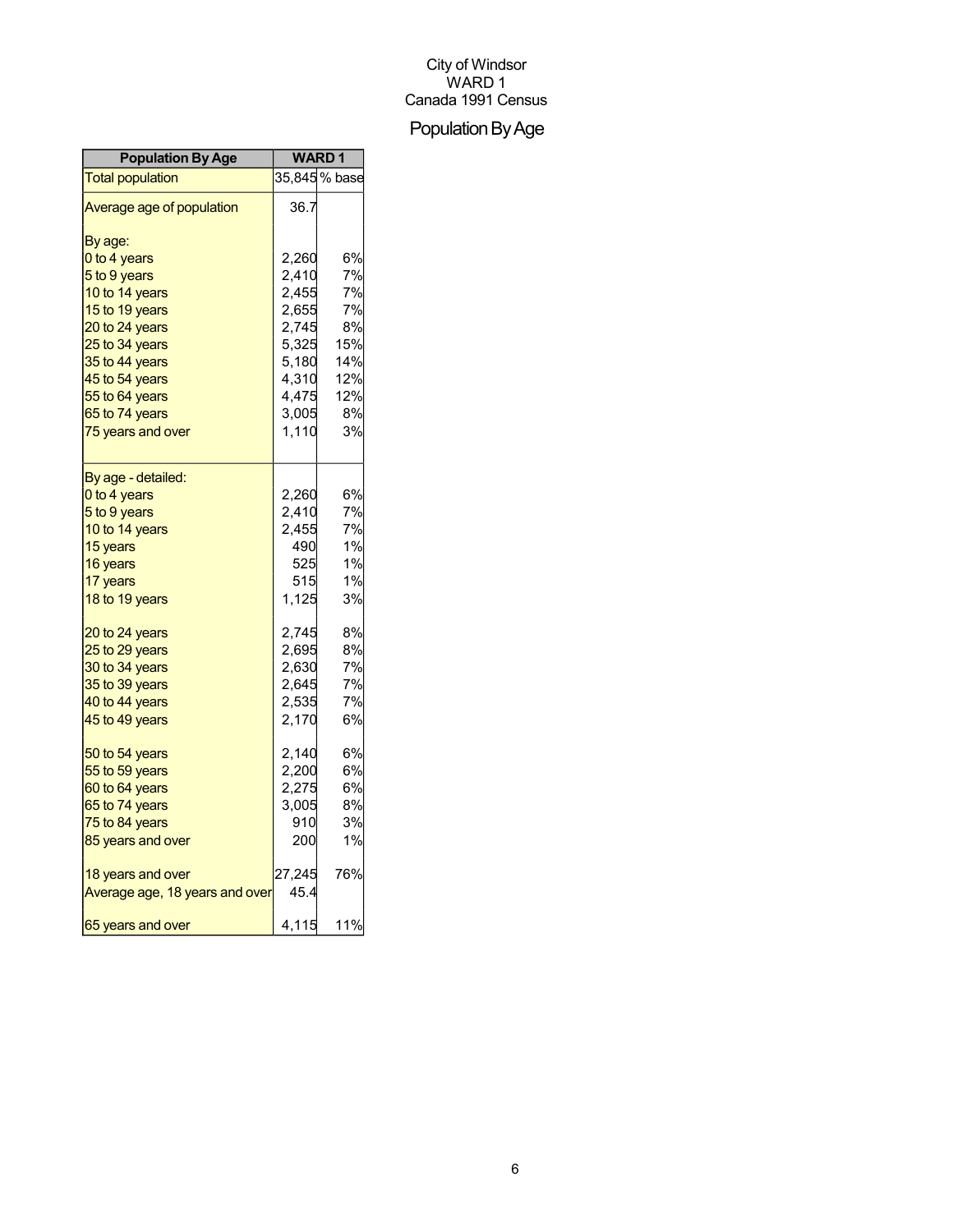## Male Population by age

| <b>Male Population by age</b>        | <b>WARD1</b> |               |
|--------------------------------------|--------------|---------------|
| <b>Total population</b>              |              | 35,845 % base |
| <b>Male population</b>               | 17,890       | 50%           |
| Average age of males                 | 36.1         |               |
| By age:                              |              |               |
| 0 to 4 years                         | 1,170        | 3%            |
| 5 to 9 years                         | 1,235        | 3%            |
| 10 to 14 years                       | 1,280        | 4%            |
| 15 to 19 years                       | 1,390        | 4%            |
| 20 to 24 years                       | 1,430        | 4%            |
| 25 to 34 years                       | 2,615        | 7%            |
| 35 to 44 years                       | 2,475        | 7%            |
| 45 to 54 years                       | 2,080        | 6%            |
| 55 to 64 years                       | 2,280        | 6%            |
| 65 to 74 years                       | 1,480        | 4%            |
| 75 years and over                    | 480          | 1%            |
| By age - detailed:                   |              |               |
| 0 to 4 years                         | 1,170        | 3%            |
| 5 to 9 years                         | 1,235        | 3%            |
| 10 to 14 years                       | 1,280        | 4%            |
| 15 years                             | 250          | 1%            |
| 16 years                             | 275          | 1%            |
| 17 years                             | 280          | 1%            |
| 18 to 19 years                       | 585          | 2%            |
| 20 to 24 years                       | 1,430        | 4%            |
| 25 to 29 years                       | 1,345        | 4%            |
| 30 to 34 years                       | 1,270        | 4%            |
| 35 to 39 years                       | 1,250        | 3%            |
| 40 to 44 years                       | 1,225        | 3%            |
| 45 to 49 years                       | 1,065        | 3%            |
| 50 to 54 years                       | 1,015        | 3%            |
| 55 to 59 years                       | 1,110        | 3%            |
| 60 to 64 years                       | 1,170        | 3%            |
| 65 to 74 years                       | 1,480        | 4%            |
| 75 to 84 years                       | 405          | 1%            |
| 85 years and over                    | 75           | 0%            |
| 18 years and over                    | 13,435       | 37%           |
| Average age, males 18 years and over | 45           |               |
| 65 years and over                    | 1,960        | 5%            |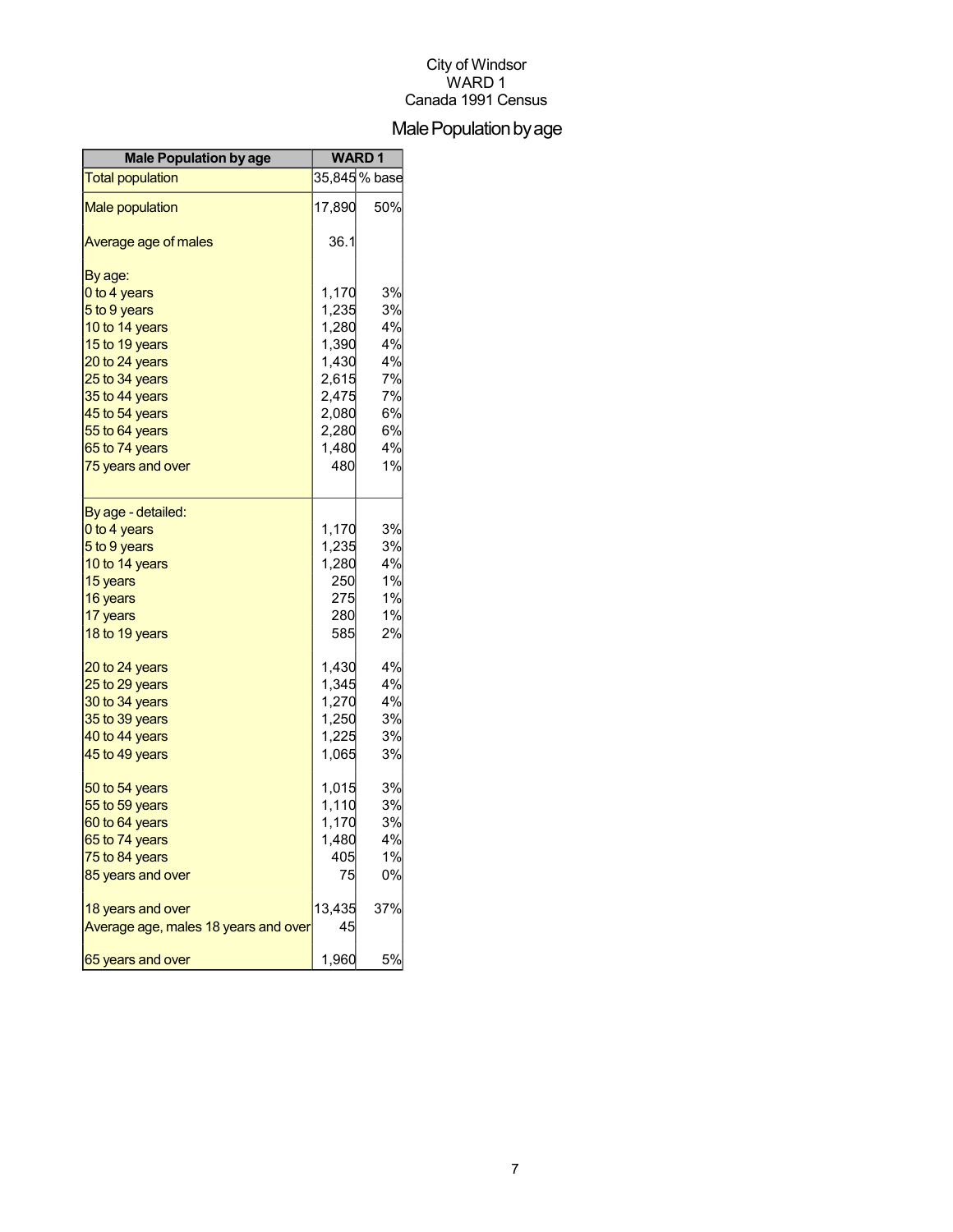## Female Population by age

| <b>Female Population by age</b>        | <b>WARD1</b> |                                |
|----------------------------------------|--------------|--------------------------------|
| <b>Total population</b>                |              | $\overline{35}$ ,845 $\%$ base |
| <b>Female population</b>               | 17,980       | 50%                            |
| Average age of females                 | 37.2         |                                |
| By age:                                |              |                                |
| 0 to 4 years                           | 1,090        | 3%                             |
| 5 to 9 years                           | 1,175        | 3%                             |
| 10 to 14 years                         | 1,175        | 3%                             |
| 15 to 19 years                         | 1,265        | 4%                             |
| 20 to 24 years                         | 1,315        | 4%                             |
| 25 to 34 years                         | 2,710        | 8%                             |
| 35 to 44 years                         | 2,705        | 8%                             |
| 45 to 54 years                         | 2,230        | 6%                             |
| 55 to 64 years                         | 2,195        | 6%                             |
| 65 to 74 years                         | 1,525        | 4%                             |
| 75 years and over                      | 630          | 2%                             |
| By age - detailed:                     |              |                                |
| 0 to 4 years                           | 1,090        | 3%                             |
| 5 to 9 years                           | 1,175        | 3%                             |
| 10 to 14 years                         | 1,175        | 3%                             |
| 15 years                               | 240          | 1%                             |
| 16 years                               | 250          | 1%                             |
| 17 years                               | 235          | 1%                             |
| 18 to 19 years                         | 540          | 2%                             |
| 20 to 24 years                         | 1,315        | 4%                             |
| 25 to 29 years                         | 1,350        | 4%                             |
| 30 to 34 years                         | 1,360        | 4%                             |
| 35 to 39 years                         | 1,395        | 4%                             |
| 40 to 44 years                         | 1,310        | 4%                             |
| 45 to 49 years                         | 1,105        | 3%                             |
| 50 to 54 years                         | 1,125        | 3%                             |
| 55 to 59 years                         | 1,090        | 3%                             |
| 60 to 64 years                         | 1,105        | 3%                             |
| 65 to 74 years                         | 1,525        | 4%                             |
| 75 to 84 years                         | 505          | 1%                             |
| 85 years and over                      | 125          | 0%                             |
| 18 years and over                      | 13,810       | 39%                            |
| Average age, females 18 years and over | 45.7         |                                |
| 65 years and over                      | 2,155        | 6%                             |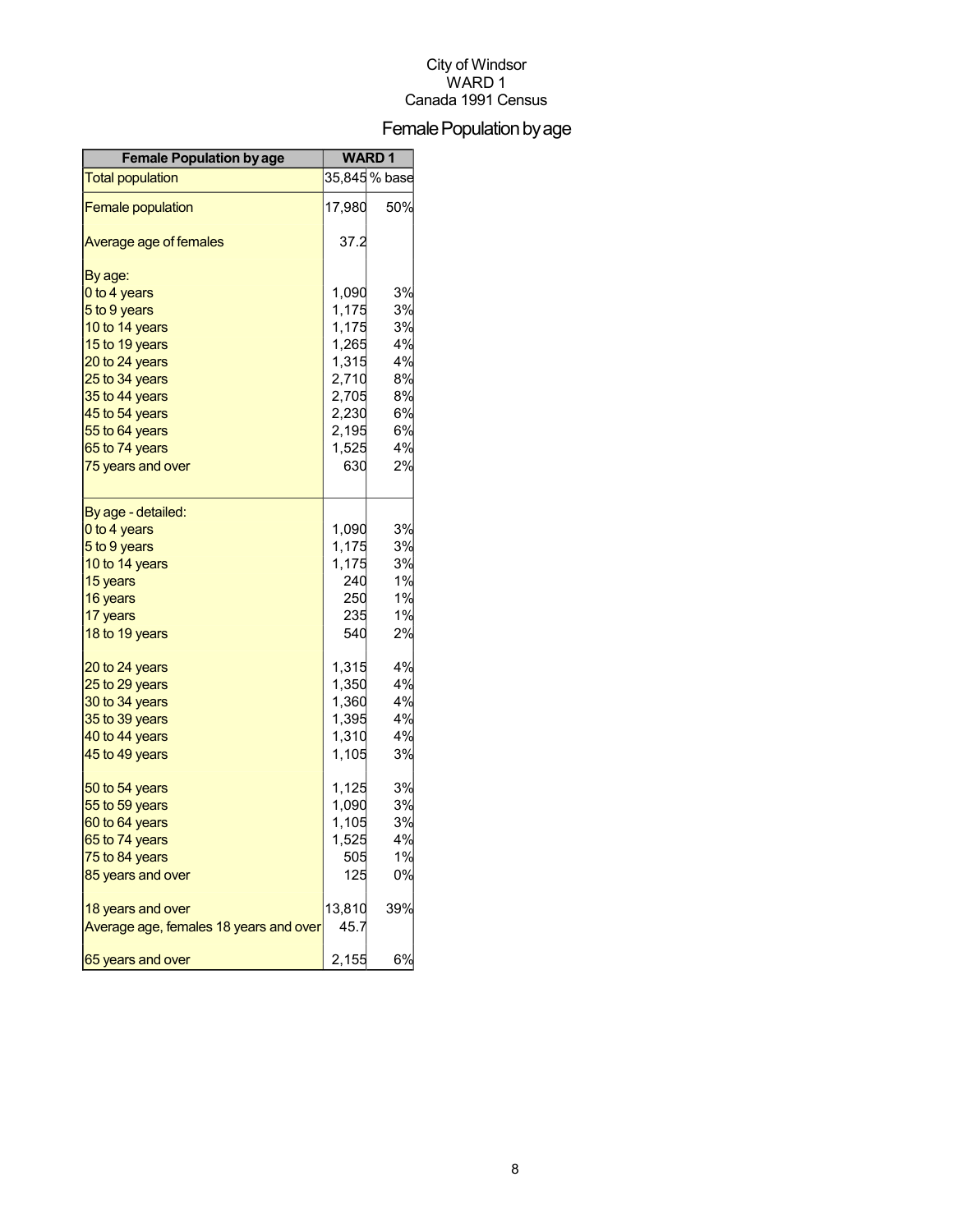## Family Structure and Children

| <b>Family Structure and Children</b> | <b>WARD1</b> |               |
|--------------------------------------|--------------|---------------|
| <b>Total census families</b>         |              | 10,410% base  |
| By family structure:                 |              |               |
| <b>Total husband-wife families</b>   | 9,230        | 89%           |
| With no children at home             | 3,470        | 33%           |
| With children at home                | 5,780        | 56%           |
| 1 child                              | 2,055        | 20%           |
| 2 children                           | 2,470        | 24%           |
| 3 or more children                   | 1,230        | 12%           |
|                                      |              |               |
| Families - now-married couples       | 8,900        | 85%           |
| With no children at home             | 3,320        | 32%           |
| With children at home                | 5,600        | 54%           |
| 1 child                              | 1,970        | 19%           |
| 2 children                           | 2,425        | 23%           |
| 3 or more children                   | 1,200        | 12%           |
| Families - common-law couples        | 330          | 3%            |
| With no children at home             | 150          | 1%            |
| With children at home                | 180          | 2%            |
| 1 child                              | 85           | 1%            |
|                                      |              |               |
| 2 children                           | 45           | 0%            |
| 3 or more children                   | 30           | 0%            |
| Lone-parent families                 | 1,130        | 11%           |
| Lone male parent                     | 225          | 2%            |
| 1 child at home                      | 115          | 1%            |
| 2 children at home                   | 70           | 1%            |
| 3 or more children at home           | 25           | 0%            |
| Lone female parent                   | 920          | 9%            |
| 1 child at home                      | 495          | 5%            |
| 2 children at home                   | 305          | 3%            |
| 3 or more children at home           | 85           | 1%            |
|                                      |              |               |
| Total children at home               |              | 12,850 % base |
|                                      |              |               |
| By age of children:                  |              |               |
| $0 - 5$ years                        | 2,630        | 20%           |
| 6 - 14 years                         | 4,320        | 34%           |
| 15 - 17 years                        | 1,470        | 11%           |
| 18 - 24 years                        | 3,170        | 25%           |
| 25 years and over                    | 1,295        | 10%           |
| Average children per family          | 1.2          |               |
|                                      |              |               |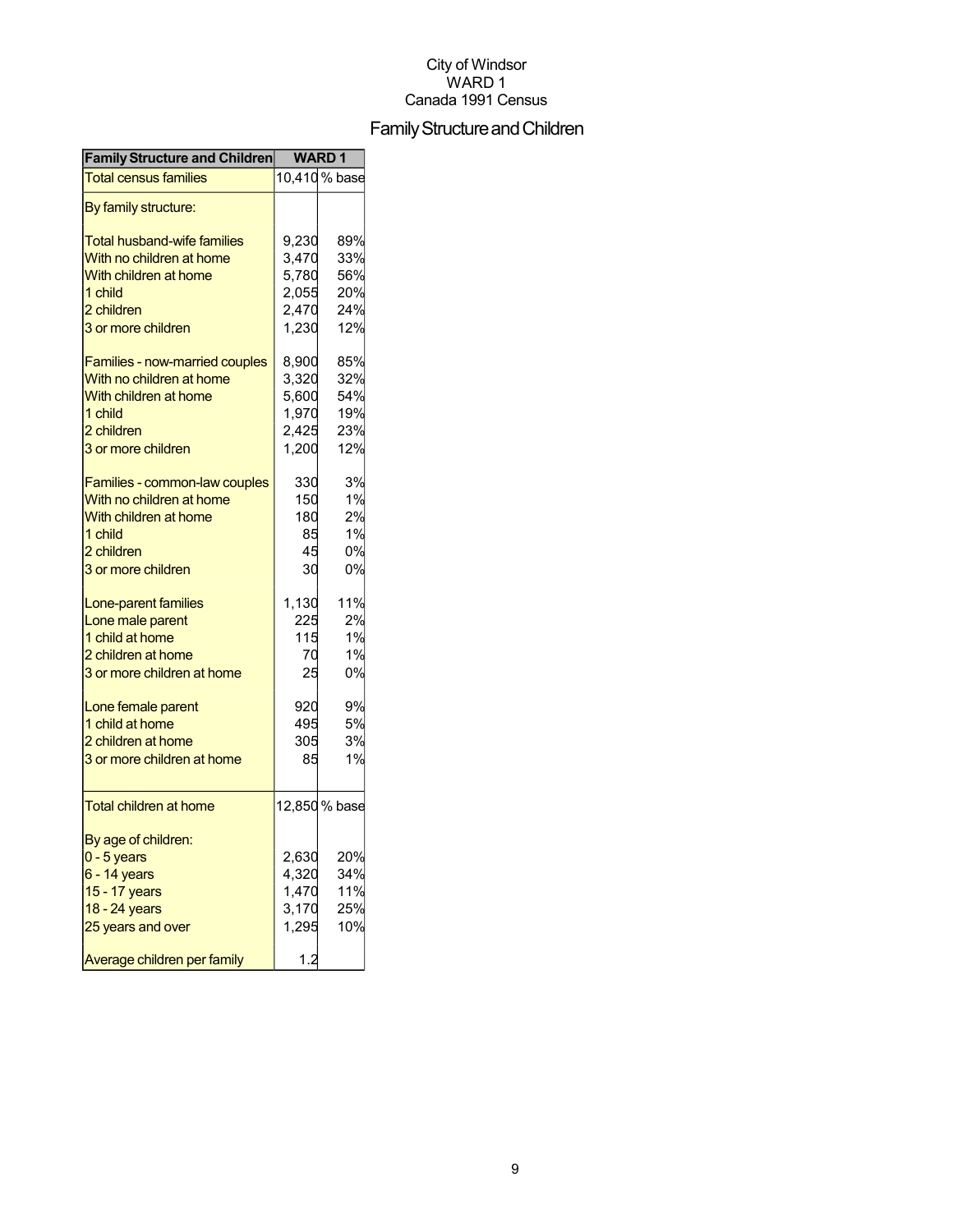#### Households and Marital Status

| <b>Households and Marital Status</b>                     |        | <b>WARD1</b>  |
|----------------------------------------------------------|--------|---------------|
| <b>Private households</b>                                |        | 12,040 % base |
|                                                          |        |               |
| By size of household:                                    |        |               |
| 1 person                                                 | 1,460  | 12%           |
| 2 persons                                                | 3,885  | 32%           |
| 3 persons                                                | 2,485  | 21%           |
| 4 - 5 persons                                            | 3,760  | 31%           |
| 6 or more persons                                        | 435    | 4%            |
|                                                          |        |               |
| By number of census families:                            |        |               |
| Non-family households                                    | 1,765  | 15%           |
| <b>Family households</b>                                 | 10,285 | 85%           |
| 1 census family                                          | 10,120 | 84%           |
| 2 or more census families                                | 165    | 1%            |
| Persons in private households                            | 35,545 |               |
| Average persons per household                            |        |               |
|                                                          |        |               |
| Census families in private                               |        | 10,410 % base |
| households                                               |        |               |
|                                                          |        |               |
| By size of census family:                                |        |               |
| 2 persons                                                | 4,135  | 40%           |
| 3 persons                                                | 2,425  | 23%           |
| 4 persons                                                | 2,570  | 25%           |
| 5 or more persons                                        | 1,260  | 12%           |
| <b>Total population</b>                                  |        | 35,845 % base |
| By marital status, for persons 15 years of age and over: |        |               |
| Single (never married)                                   | 7,485  | 21%           |
| <b>Married</b>                                           | 18,175 | 51%           |
| Widowed                                                  | 1,475  | 4%            |
| <b>Divorced</b>                                          | 1,125  | 3%            |
| Separated                                                | 485    | 1%            |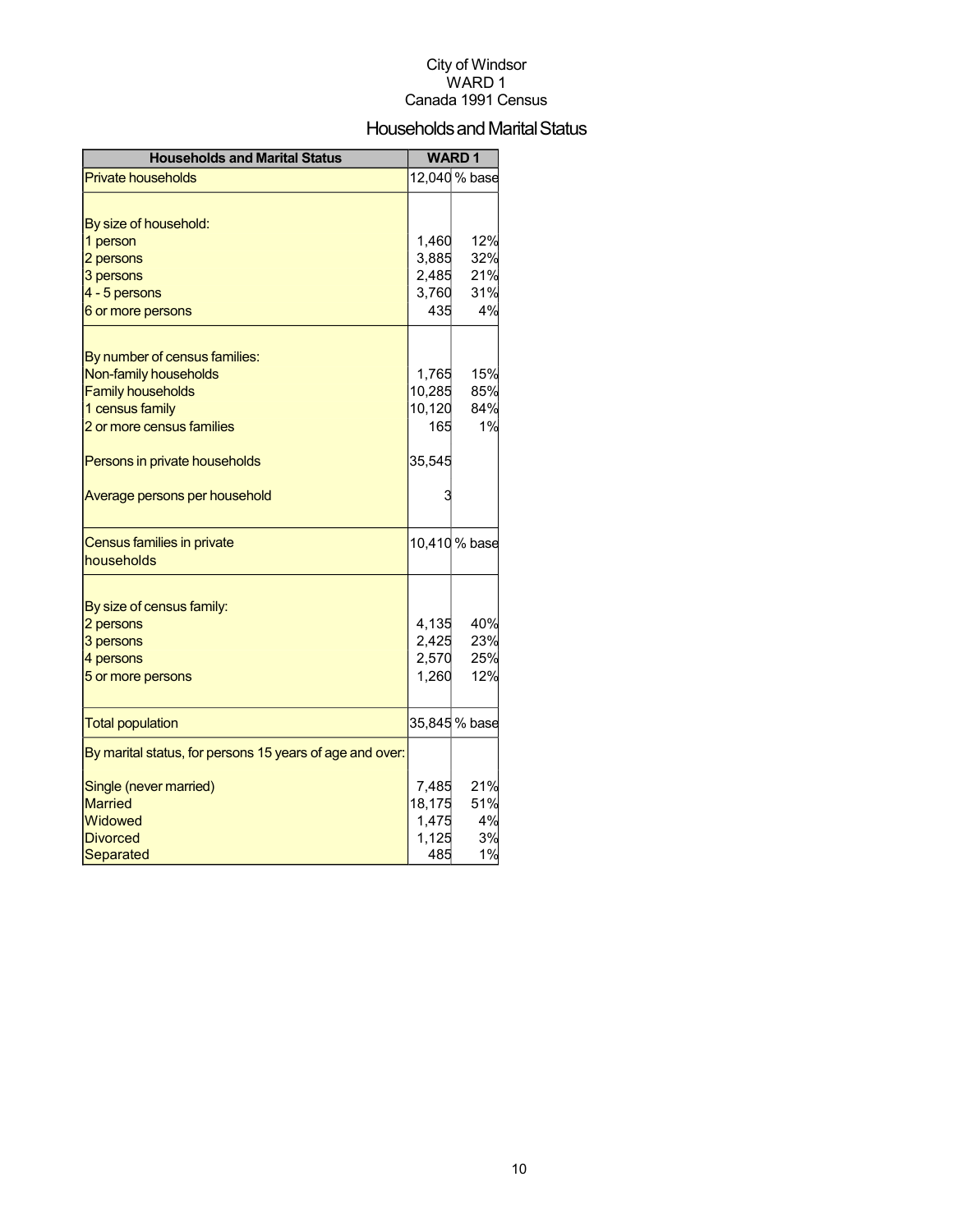## Family Status and Family Size

| <b>Family Status and Family Size</b> |        | <b>WARD1</b>  |
|--------------------------------------|--------|---------------|
| Persons in private households        |        | 35,600 % base |
| By living arrangements:              |        |               |
| Number of non-family persons         | 3,100  | 9%            |
| <b>Living with relatives</b>         | 940    | 3%            |
| Living with non-relatives only       | 685    | 2%            |
| Living alone                         | 1,470  | 4%            |
| Number of family persons             | 32,495 | 91%           |
| Average persons per family           | 3.1    |               |
| Persons 65+ years in househlds       |        | 4,060 % base  |
|                                      |        |               |
| By living arrangements:              |        |               |
| Number of non-family persons         | 1,095  | 27%           |
| <b>Living with relatives</b>         | 345    | 8%            |
| Living with non-relatives only       | 65     | 2%            |
| Living alone                         | 665    | 16%           |
| Number of family persons             | 2,985  | 74%           |
| Economic families in househlds       |        | 10,425 % base |
| By size of economic family:          |        |               |
| 2 persons                            | 3,830  | 37%           |
| 3 persons                            | 2,465  | 24%           |
| 4 persons                            | 2,625  | 25%           |
| 5 or more persons                    | 1,480  | 14%           |
| Persons in economic families         | 33,430 |               |
| Average persons per economic family  | 3.2    |               |
| <b>Total unattached individuals</b>  | 2,125  |               |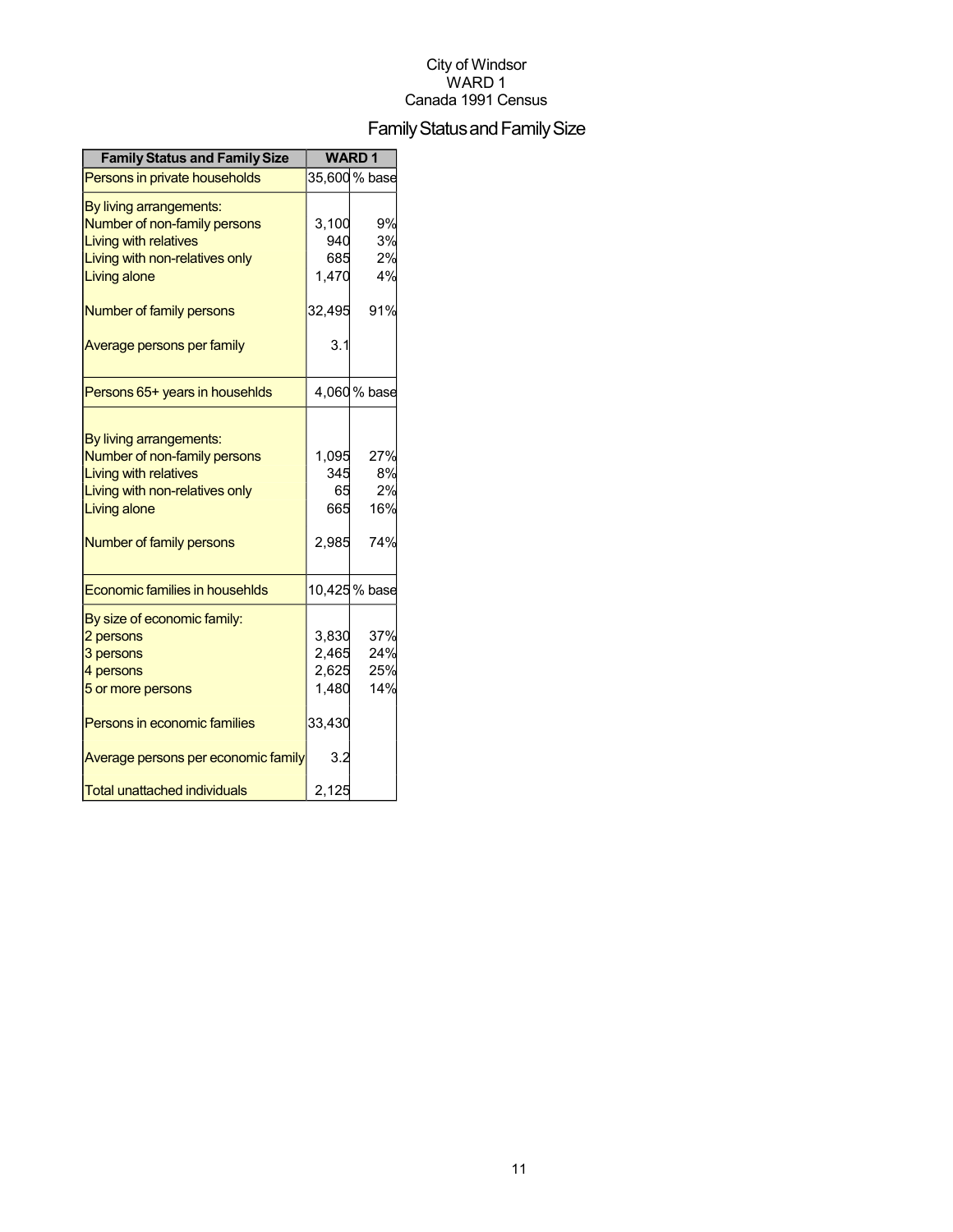## Dwellings

| <b>Dwellings</b>                  | <b>WARD1</b> |              |
|-----------------------------------|--------------|--------------|
| <b>Occupied dwellings</b>         |              | 12,015% base |
| By tenure:                        |              |              |
| Rented                            | 1,250        | 10%          |
| Owned                             | 10,770       | 90%          |
| <b>Band housing</b>               |              | 0%           |
| By dwelling type:                 |              |              |
| Single-detached house             | 11,140       | 93%          |
| Semi-detached house               | 415          | 3%           |
| <b>Row house</b>                  | 195          | 2%           |
| Apartment, detached duplex        | 105          | 1%           |
| Apartment less than 5 storey      | 135          | 1%           |
| Apartment 5 or more storeys       | 0            | 0%           |
| Other single attached house       | 50           | 0%           |
| <b>Movable dwelling</b>           | 0            | 0%           |
| Average rooms per dwelling        | 7.2          |              |
| Average bedrooms per dwelling     |              |              |
| Average persons per room          | 0.4          |              |
| By period of construction         |              |              |
| Before 1946                       | 1,430        | 12%          |
| 1946 - 1960                       | 4,975        | 41%          |
| 1961 - 1970                       | 2,720        | 23%          |
| 1971 - 1980                       | 1,455        | 12%          |
| 1981 - 1985                       | 295          | 2%           |
| 1986 - 1991                       | 1,020        | 8%           |
| Condition of dwelling:            |              |              |
| Regular maintenance               | 8,960        | 75%          |
| Minor repairs needed              | 2,370        | 20%          |
| <b>Major repairs needed</b>       | 710          | 6%           |
| Owner one-family households       |              | 8,425% base  |
| <b>Average value of dwellings</b> | \$131,903    |              |
| Owner expenses:                   |              |              |
| Average major monthly payments    | \$640        |              |
| Payments > 30% of income          | 845          | 10%          |
| Tenant one-family households      |              | 905 % base   |
| Tenant expenses:                  |              |              |
| Average gross monthly rent        | \$532        |              |
| Rent > 30% of income              | 315          | 35%          |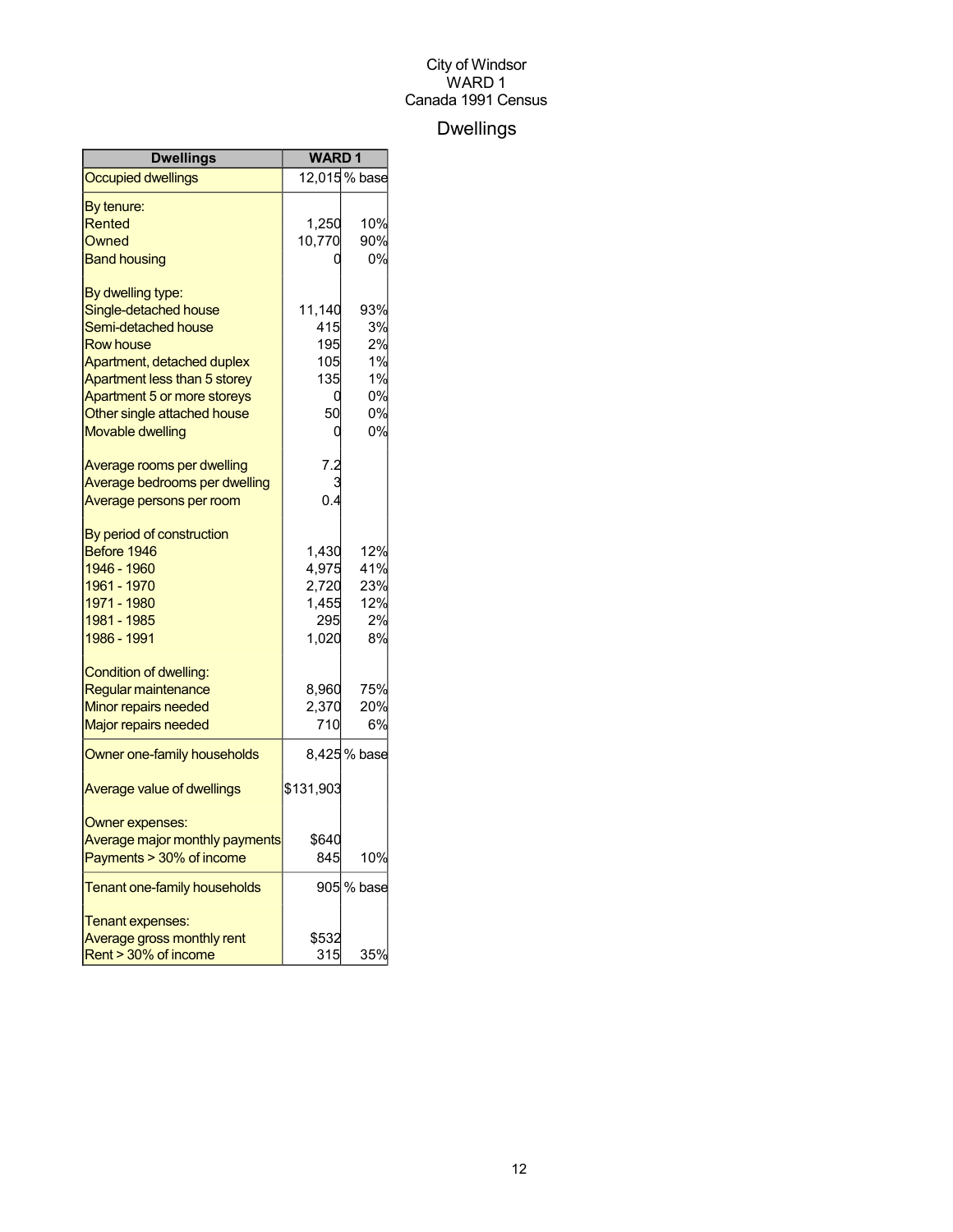## Language-Mothertongue

| Language - Mother tongue            | <b>WARD1</b> |               |
|-------------------------------------|--------------|---------------|
| <b>Total responses</b>              |              | 35,880 % base |
|                                     |              |               |
| <b>Total single responses</b>       | 34,605       | 96%           |
| <b>Total official languages</b>     | 27,850       | 78%           |
| <b>English</b>                      | 26,940       | 75%           |
| French                              | 910          | 3%            |
| <b>Total non-official languages</b> | 6,760        | 19%           |
| <b>Arabic</b>                       | 380          | 1%            |
| <b>Bulgarian</b>                    | 0            | 0%            |
| <b>Chinese</b>                      | 260          | 1%            |
| Dutch                               | 55           | 0%            |
| <b>Finnish</b>                      | 10           | 0%            |
| German                              | 540          | 2%            |
| Greek                               | 270          | 1%            |
| Hungarian                           | 255          | 1%            |
| Italian                             | 2,800        | 8%            |
| Polish                              | 255          | 1%            |
| Portuguese                          | 50           | 0%            |
| Punjabi                             | 65           | 0%            |
| <b>Russian</b>                      | 35           | 0%            |
| <b>Spanish</b>                      | 95           | 0%            |
| Tagalog (Pilipino)                  | 100          | 0%            |
| Ukrainian                           | 200          | 1%            |
| <b>Vietnamese</b>                   | 50           | 0%            |
| Major aboriginal languages          | 0            | 0%            |
| Languages other than above          | 1,315        | 4%            |
| <b>Total multiple responses</b>     | 1,275        | 4%            |
|                                     |              |               |
| <b>English and French</b>           | 245          | 1%            |
| English and non-official language   | 915          | 3%            |
| French and non-official language    | 15           | 0%            |
| English, French and other language  | 10           | 0%            |
| Non-official languages              | 55           | 0%            |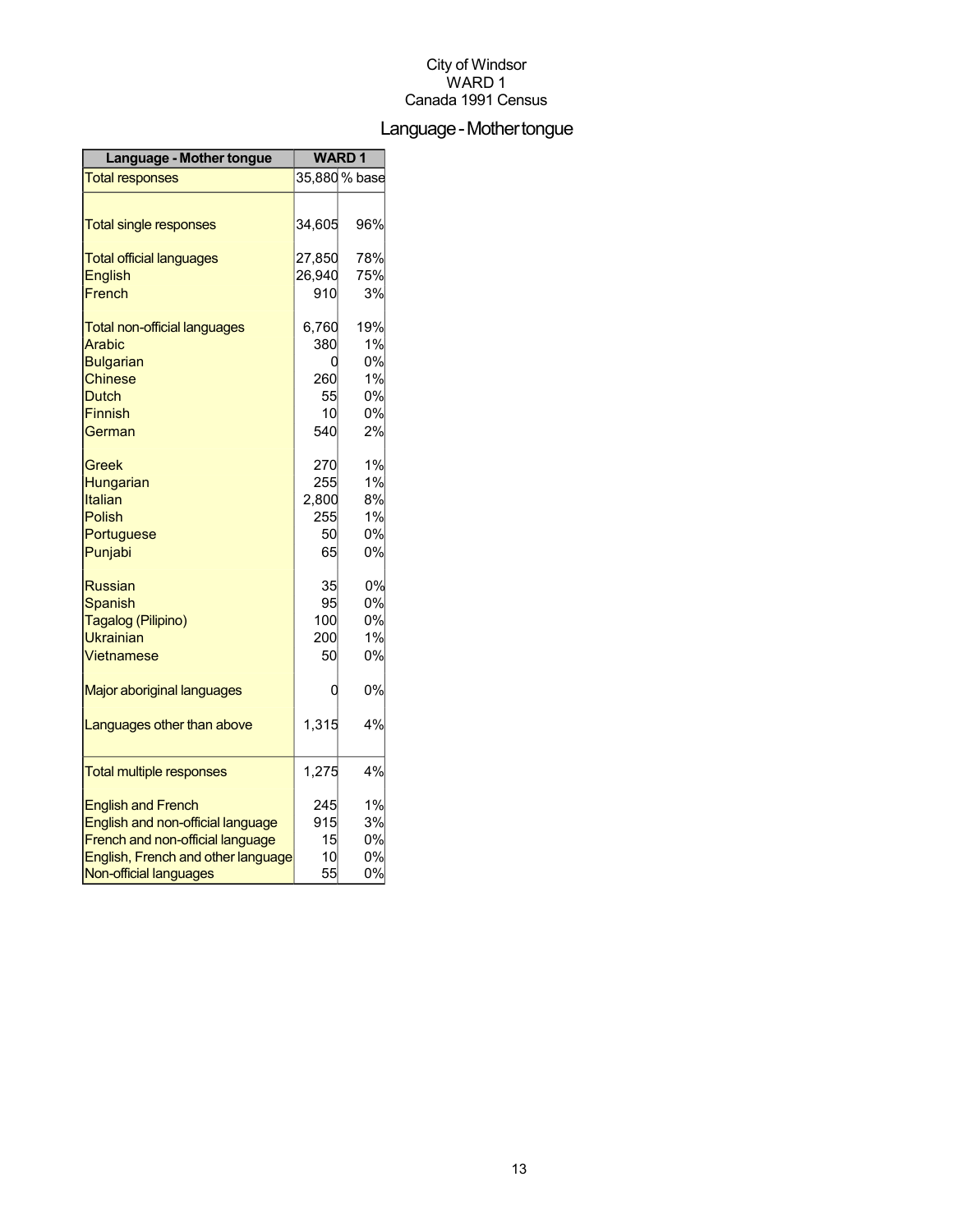## Language-Homelanguage

| Language - Home language            | <b>WARD1</b> |               |
|-------------------------------------|--------------|---------------|
| <b>Total responses</b>              |              | 35,800 % base |
| <b>Total single responses</b>       | 35,015       | 98%           |
| <b>Total official languages</b>     | 31,435       | 88%           |
| <b>English</b>                      | 31,280       | 87%           |
| French                              | 155          | 0%            |
| <b>Total non-official languages</b> | 3,560        | 10%           |
| <b>Arabic</b>                       | 190          | 1%            |
| Armenian                            | 30           | 0%            |
| <b>Chinese</b>                      | 185          | 1%            |
| <b>Creoles</b>                      | C            | 0%            |
| Croatian                            | 125          | 0%            |
| <b>Dutch</b>                        | C            | 0%            |
| German                              | 135          | 0%            |
| Greek                               | 220          | 1%            |
| Gujarati                            | 0            | 0%            |
| Hungarian                           | 110          | 0%            |
| Hindi                               | 20           | 0%            |
| Italian                             | 1,605        | 4%            |
| Japanese                            |              | 0%            |
| Khmer (Cambodian)                   |              | 0%            |
| Korean                              | 15           | 0%            |
| Portuguese                          | 20           | 0%            |
| Persian (Farsi)                     | 10           | 0%            |
| Polish                              | 120          | 0%            |
| Punjabi                             | 30           | 0%            |
| Romanian                            | 35           | 0%            |
| <b>Russian</b>                      | 65           | 0%            |
| <b>Spanish</b>                      | 40           | 0%            |
| Tagalog (Pilipino)                  | 140          | 0%            |
| Tamil                               | 10           | 0%            |
| <b>Ukrainian</b>                    | 40           | 0%            |
| Urdu                                | 20           | 0%            |
| <b>Vietnamese</b>                   | 60           | 0%            |
| Major aboriginal languages          |              | 0%            |
| Languages other than above          | 265          | 1%            |
| <b>Total multiple responses</b>     | 785          | 2%            |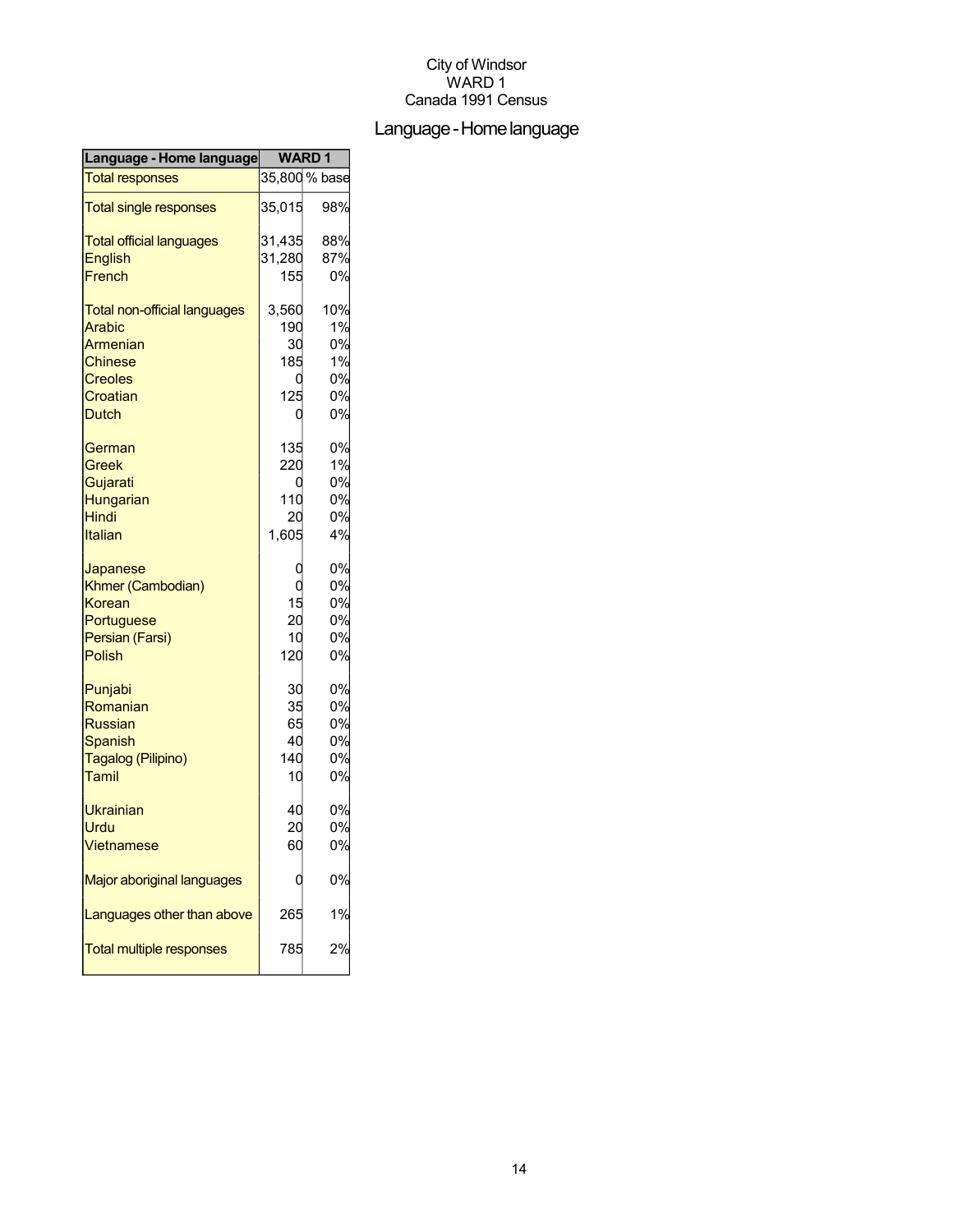## Language - Knowledge of

| Language - Knowledge of                                                                                                                        | WARD <sub>1</sub>                     |                                   |
|------------------------------------------------------------------------------------------------------------------------------------------------|---------------------------------------|-----------------------------------|
| <b>Total population</b>                                                                                                                        |                                       | 35,845 % base                     |
| <b>Official languages:</b><br><b>English only</b><br><b>French only</b><br><b>Both English and French</b><br><b>Neither English nor French</b> | 32,500<br>20<br>3,015<br>230          | 91%<br>0%<br>8%<br>1%             |
| Non-official languages:<br>Armenian<br>Arabic<br><b>Chinese</b><br>Cree<br>Creoles<br>Croatian                                                 | 55<br>520<br>380<br>C<br>265          | 0%<br>1%<br>1%<br>0%<br>0%<br>1%  |
| <b>Dutch</b><br><b>Finnish</b><br>German<br>Greek<br>Gujarati<br><b>Hebrew</b>                                                                 | 100<br>10<br>735<br>405<br>10<br>35   | 0%<br>0%<br>2%<br>1%<br>0%<br>0%  |
| Hindi<br>Hungarian<br>Italian<br>Japanese<br>Korean<br>Persian (Farsi)                                                                         | 145<br>500<br>4,145<br>15<br>55       | 0%<br>1%<br>12%<br>0%<br>0%<br>0% |
| <b>Polish</b><br>Portuguese<br>Punjabi<br>Romanian<br><b>Russian</b><br>Spanish                                                                | 445<br>95<br>160<br>105<br>170<br>180 | 1%<br>0%<br>0%<br>0%<br>0%<br>1%  |
| Tagalog (Pilipino)<br>Tamil<br><b>Ukrainian</b><br>Urdu<br>Vietnamese<br>Yiddish                                                               | 245<br>10<br>240<br>105<br>95<br>50   | 1%<br>0%<br>1%<br>0%<br>0%<br>0%  |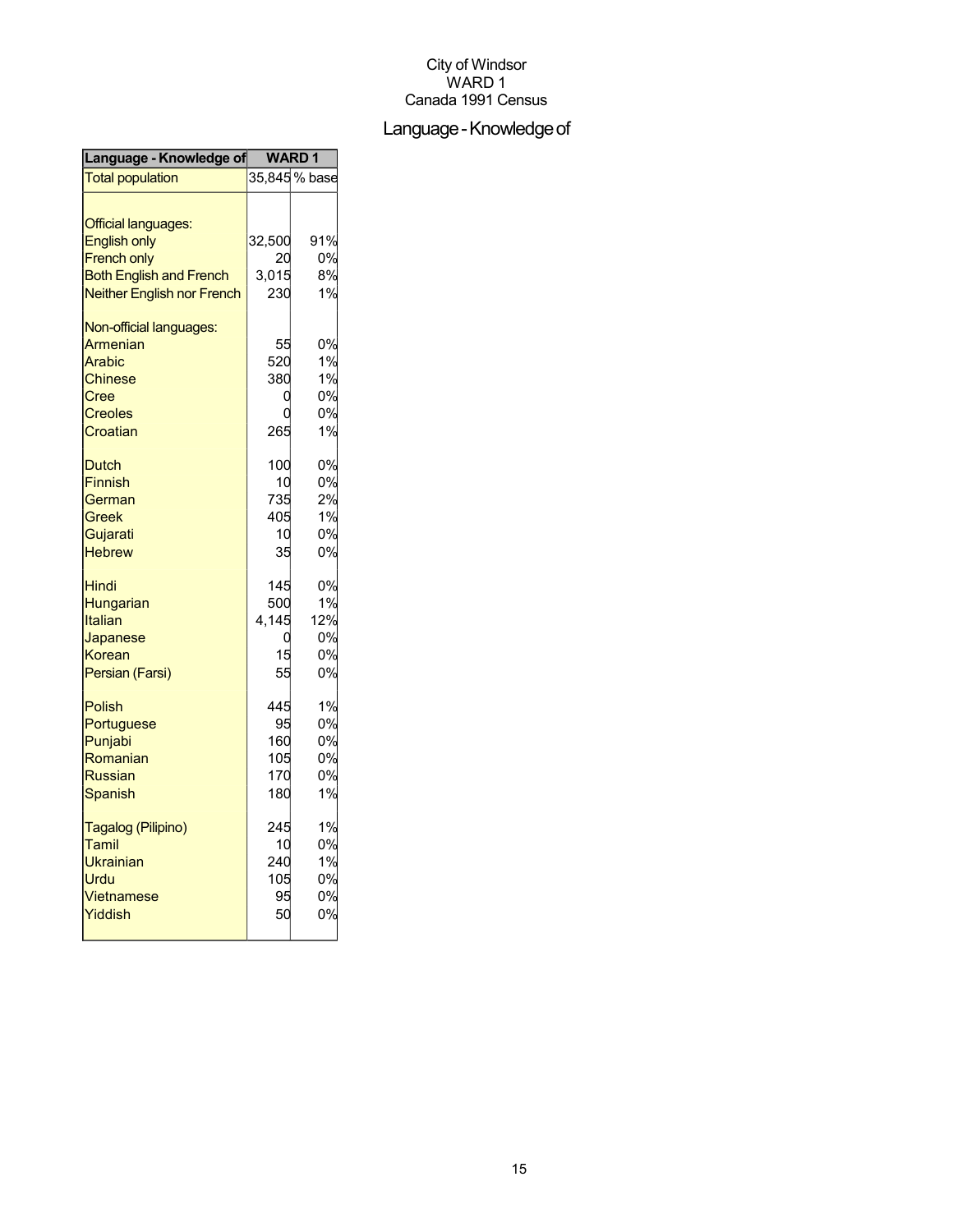## Religion

| Religion                    | <b>WARD1</b> |               |
|-----------------------------|--------------|---------------|
| <b>Total population</b>     |              | 35,845 % base |
|                             |              |               |
| Catholic                    | 19,560       | 55%           |
| <b>Roman Catholic</b>       | 19,490       | 54%           |
| <b>Ukrainian Catholic</b>   | 100          | 0%            |
| Protestant                  | 11,430       | 32%           |
| <b>United Church</b>        | 2,785        | 8%            |
| Anglican                    | 3,405        | 9%            |
| <b>Baptist</b>              | 925          | 3%            |
| Presbyterian                | 1,150        | 3%            |
| Lutheran                    | 840          | 2%            |
| Pentecostal                 | 335          | 1%            |
| <b>Mennonite</b>            | 15           | 0%            |
| <b>Jehovah's Witnesses</b>  | 165          | 0%            |
| <b>Reformed Bodies</b>      | 70           | 0%            |
| <b>Salvation Army</b>       | 110          | 0%            |
| Latter-day Saints (Mormons) | 25           | 0%            |
| <b>Other Protestant</b>     | 1,515        | 4%            |
| <b>Other Religions</b>      | 2,710        | 8%            |
| <b>Eastern Orthodox</b>     | 1,350        | 4%            |
| <b>Jewish</b>               | 600          | 2%            |
| Islam                       | 415          | 1%            |
| <b>Buddhist</b>             | 10           | 0%            |
| <b>Hindu</b>                | 145          | 0%            |
| <b>Sikh</b>                 | 75           | 0%            |
| Other                       | 65           | 0%            |
| No religious affiliation    | 2,085        | 6%            |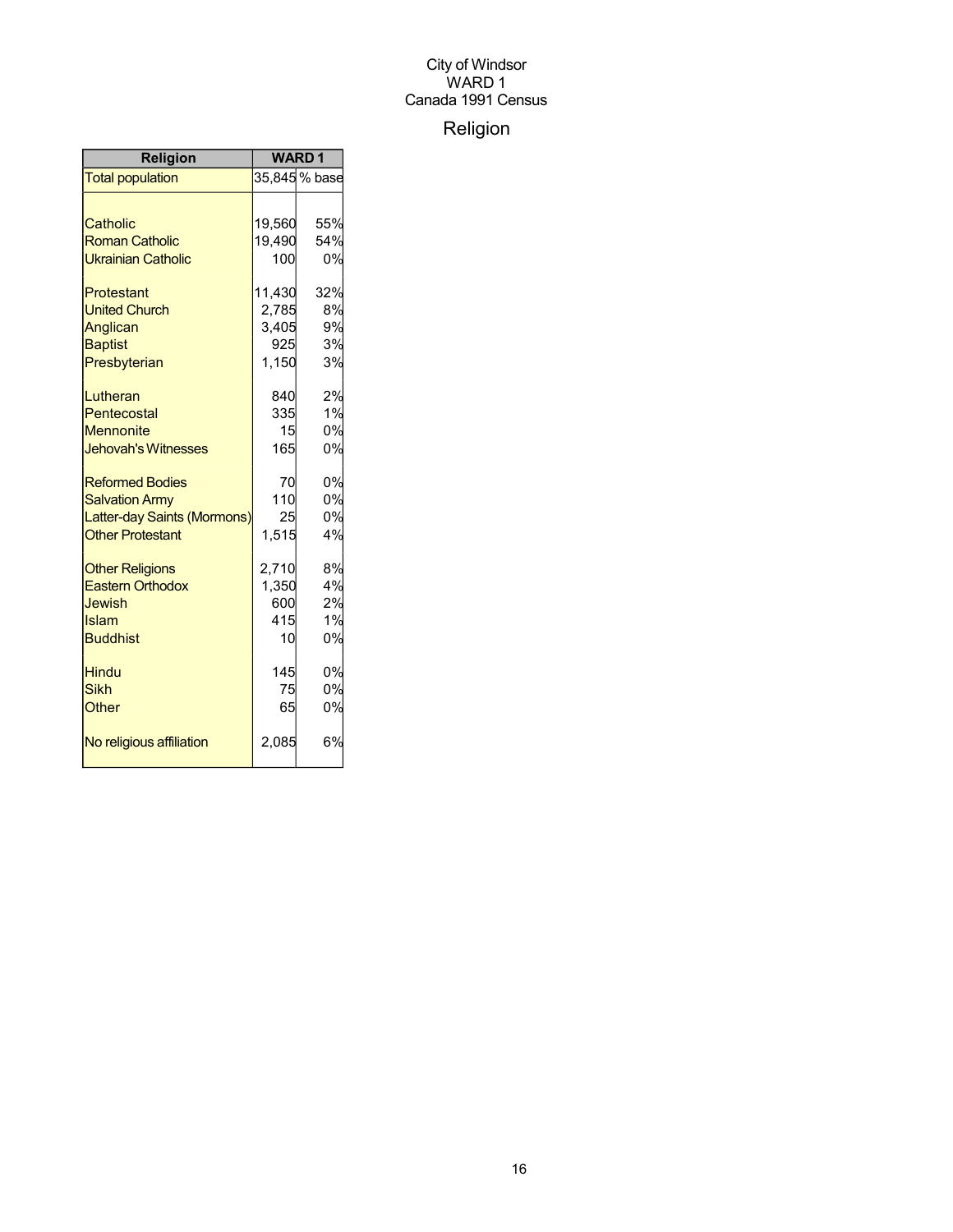## EthnicOrigin

| <b>Ethnic Origin</b>          | WARD 1 |               |
|-------------------------------|--------|---------------|
| <b>Total population</b>       |        | 35,845 % base |
|                               |        |               |
| <b>Total single origins</b>   | 22,360 | 62%           |
| <b>Aboriginal origins</b>     | 30     | 0%            |
| <b>Black origins</b>          | 210    | 1%            |
| <b>British</b>                | 6,845  | 19%           |
| English                       | 5,025  | 14%           |
| <b>Scottish</b>               | 920    | 3%            |
| <b>Irish</b>                  | 830    | 2%            |
| <b>Other British</b>          | 50     | 0%            |
| Canadian                      | 280    | 1%            |
| Chinese                       | 490    | 1%            |
| Croatian                      | 245    | 1%            |
| Danish                        | 50     | 0%            |
| Dutch (Netherlands)           | 170    | 0%            |
| East Indian, n.i.e.           | 365    | 1%            |
| Filipino                      | 250    | 1%            |
| <b>Finnish</b>                | 10     | 0%            |
| French                        | 2,585  | 7%            |
| German                        | 1,000  | 3%            |
| Greek                         | 440    | 1%            |
| Hungarian (Magyar)            | 405    | 1%            |
| Italian                       | 4,850  | 14%           |
| Japanese                      | О      | 0%            |
| Jewish                        | 440    | 1%            |
| Korean                        | 15     | 0%            |
| Lebanese                      | 550    | 2%            |
| Norwegian                     |        | 0%            |
| <b>Polish</b>                 | 565    | 2%            |
| Portuguese                    | 105    | 0%            |
| Spanish                       | 40     | 0%            |
| Swedish                       | 10     | 0%            |
| Ukrainian                     | 485    | 1%            |
| Vietnamese                    | 70     | 0%            |
| Yugoslav, n.i.e.              | 325    | 1%            |
| Other single origins          | 1,390  | 4%            |
| Total multiple origins 13,495 |        | 38%           |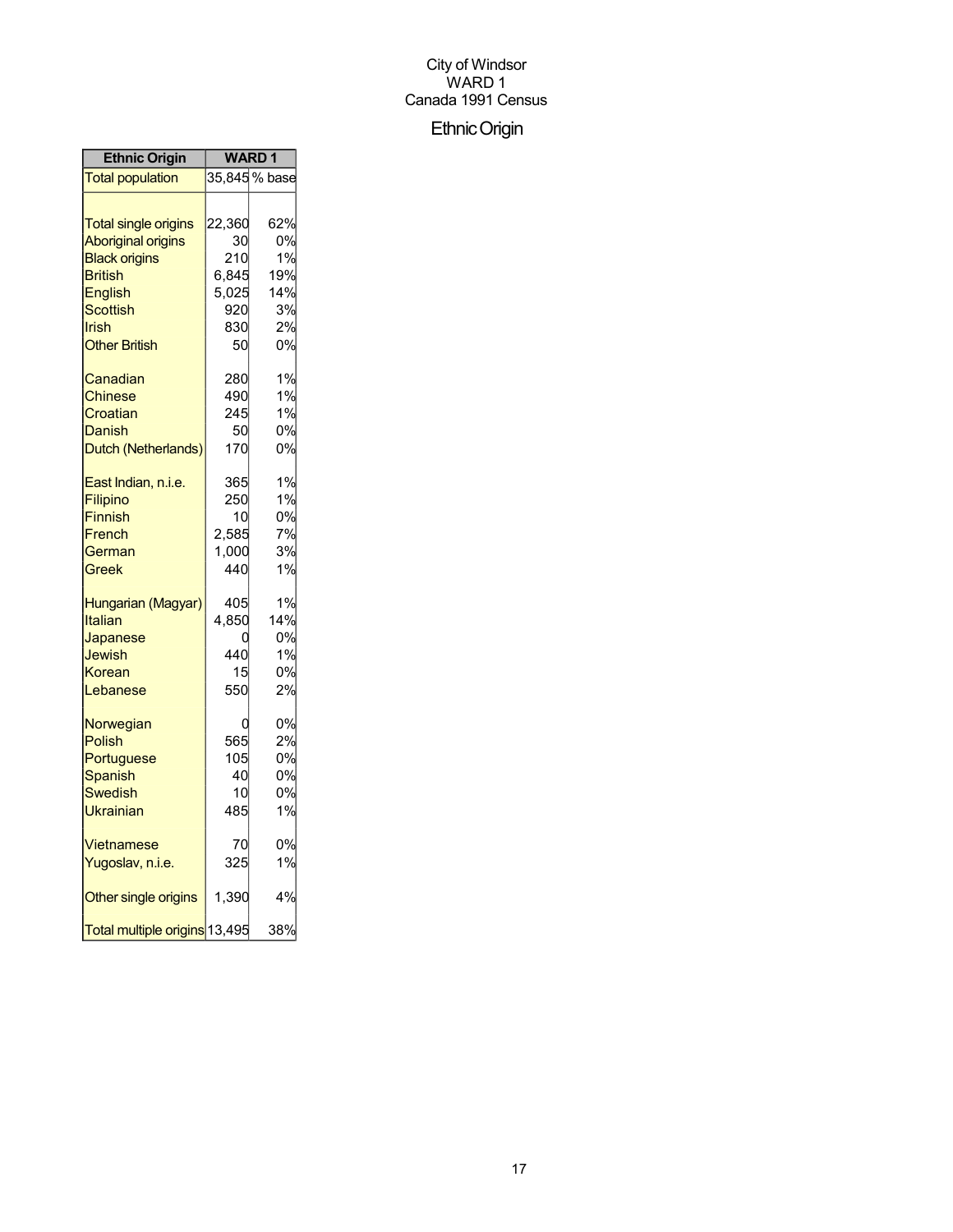## Citizenship and Immigration

| Citizenship and Immigration              | <b>WARD1</b> |               |
|------------------------------------------|--------------|---------------|
| <b>Total population</b>                  |              | 35,845 % base |
|                                          |              |               |
| <b>Canadian citizens</b>                 | 34,150       | 95%           |
| <b>Citizens other than Canadian</b>      | 1,655        | 5%            |
|                                          |              |               |
| Immigration:<br>Non-immigrant population | 27,260       | 76%           |
| Born in province of residence            | 25,520       | 71%           |
|                                          |              |               |
| Immigrant population                     | 8,490        | 24%           |
| <b>United States of America</b>          | 870          | 2%            |
| <b>Central and South America</b>         | 85           | 0%            |
| <b>Caribbean and Bermuda</b>             | 110          | 0%            |
| <b>United Kingdom</b>                    | 1,030        | 3%            |
| <b>Other Europe</b>                      | 5,060        | 14%           |
| Africa                                   | 80           | 0%            |
| India                                    | 190          | 1%            |
| <b>Other Asia</b>                        | 1,020        | 3%            |
| Oceania & Other                          | 85           | 0%            |
| Non-permanent residents                  | 105          | 0%            |
| <b>Total immigrant population</b>        |              | 8,470 % base  |
| Period of immigration:                   |              |               |
| Before 1961                              | 3,760        | 44%           |
| 1961-1970                                | 2,080        | 25%           |
| 1971-1980                                | 1,625        | 19%           |
| 1981-1991                                | 930          | 11%           |
| 1981-1987                                | 625          | 7%            |
| 1988-1991                                | 285          | 3%            |
| Age at immigration:                      |              |               |
| $0 - 4$ years                            | 955          | 11%           |
| $5 - 19$ years                           | 2,445        | 29%           |
| 20 years and over                        | 5,035        | 59%           |
|                                          |              |               |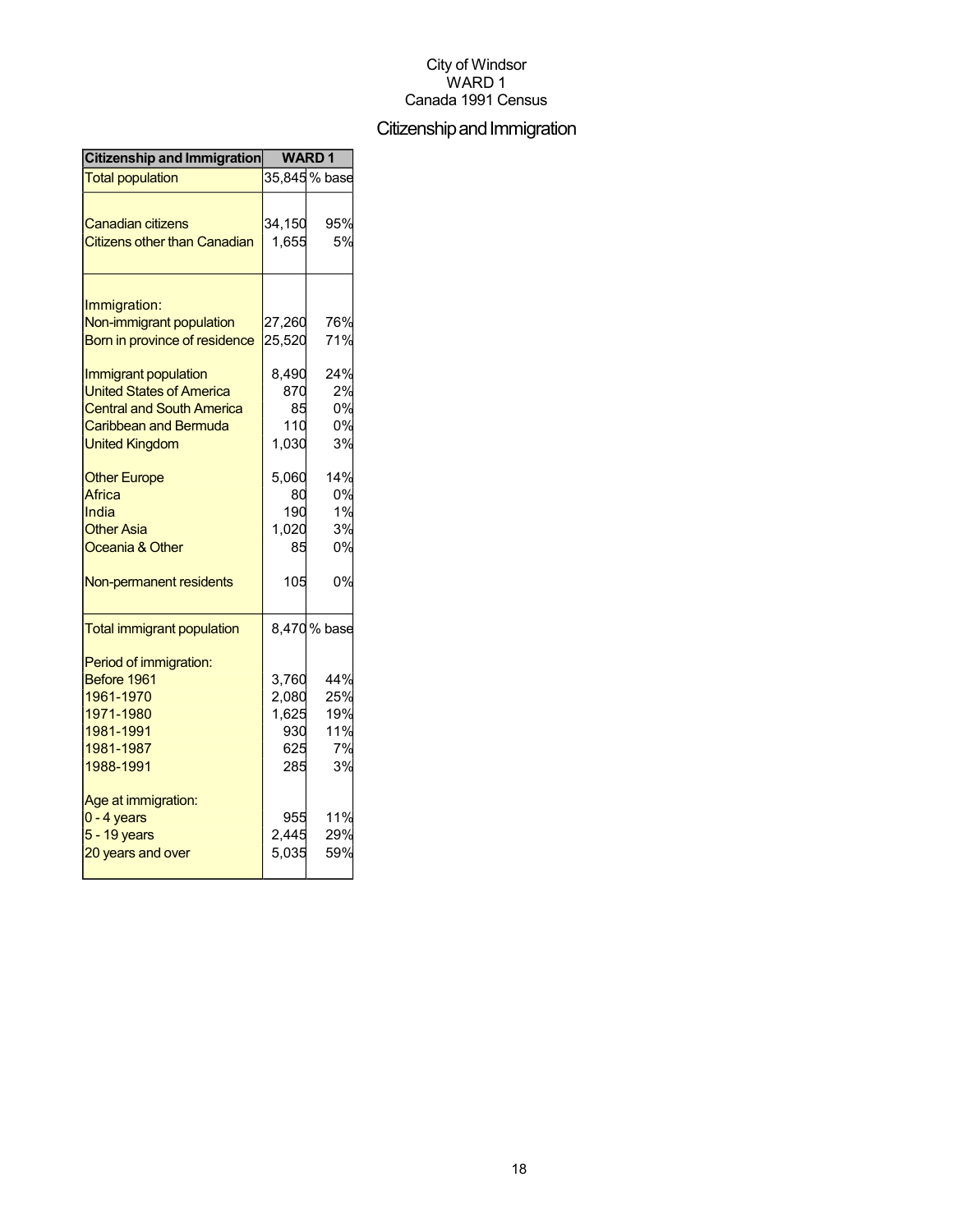## Mobility

| <b>Mobility</b>                           | <b>WARD1</b> |               |
|-------------------------------------------|--------------|---------------|
| One-year mobility status:                 |              |               |
| Population 1 year and over                |              | 35,265 % base |
| Non-movers                                | 32,270       | 92%           |
| <b>Movers</b>                             | 3,000        | 9%            |
| <b>Intraprovincial movers</b>             | 2,650        | 8%            |
| <b>Interprovincial migrants</b>           | 100          | 0%            |
| <b>External migrants</b>                  | 185          | 1%            |
|                                           |              |               |
| Five-year mobility status:                |              |               |
| Population 5 years and over 33,420 % base |              |               |
| Non-movers                                | 23,085       | 69%           |
| <b>Movers</b>                             | 10,355       | 31%           |
| Non-migrants                              | 7,640        | 23%           |
| <b>Migrants</b>                           | 2,710        | 8%            |
| <b>Internal migrants</b>                  | 2,145        | 6%            |
| Intraprovincial migrants                  | 1,950        | 6%            |
| <b>Interprovincial migrants</b>           | 240          | 1%            |
| <b>External migrants</b>                  | 560          | 2%            |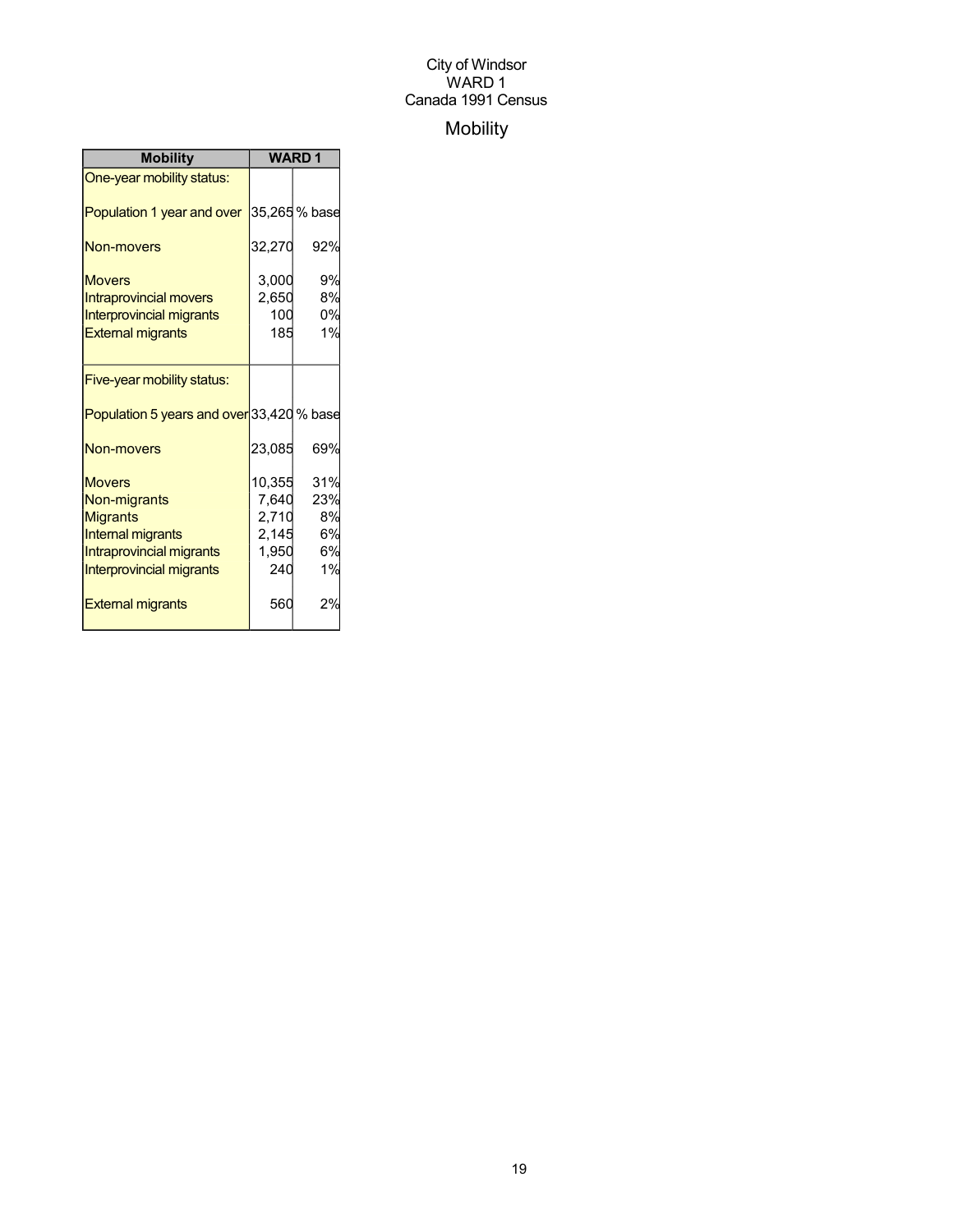## School attendance and Education level

| <b>School attendance and Education level</b>          |        | <b>WARD1</b>  |
|-------------------------------------------------------|--------|---------------|
| Population 15 to 24 years                             |        | 5,480 % base  |
| By school attendance:                                 |        |               |
| Not attending school                                  | 1,325  | 24%           |
| Attending school full time                            | 3,725  | 68%           |
| Attending school part time                            | 385    | 7%            |
| Population over 15 years                              |        | 28,740 % base |
| By highest level of schooling:                        |        |               |
| Less than grade 9                                     | 3,185  | 11%           |
| Grades 9 to 13                                        | 11,120 | 39%           |
| No secondary certificate                              | 6,315  | 22%           |
| With secondary certificate                            | 4,805  | 17%           |
| Trades certificate or diploma                         | 1,055  | 4%            |
| Other non-university                                  | 6,235  | 22%           |
| <b>Without certificate</b>                            | 1,810  | 6%            |
| <b>With certificate</b>                               | 4,425  | 15%           |
| University - without degree                           | 3,445  | 12%           |
| <b>Without certificate</b>                            | 2,065  | 7%            |
| <b>With certificate</b>                               | 1,335  | 5%            |
| University - with degree                              | 3,635  | 13%           |
| Total with postsecondary qualifications               |        | 10,415 % base |
| Educational, recreational and counselling services    | 1,105  | 11%           |
| Fine and applied arts                                 | 615    | 6%            |
| <b>Humanities and related</b>                         | 445    | 4%            |
| Social sciences and related                           | 1,015  | 10%           |
| Commerce, management and business administration      | 2,265  | 22%           |
| Agricultural and biological sciences and technologies | 315    | 3%            |
| Engineering & applied sciences                        | 420    | 4%            |
| Engineering & applied science technologies and trades | 2,775  | 27%           |
| Health professions, sciences and technologies         | 1,270  | 12%           |
| Mathematics and physical sciences                     | 160    | 2%            |
| None and all other                                    | 10     | 0%            |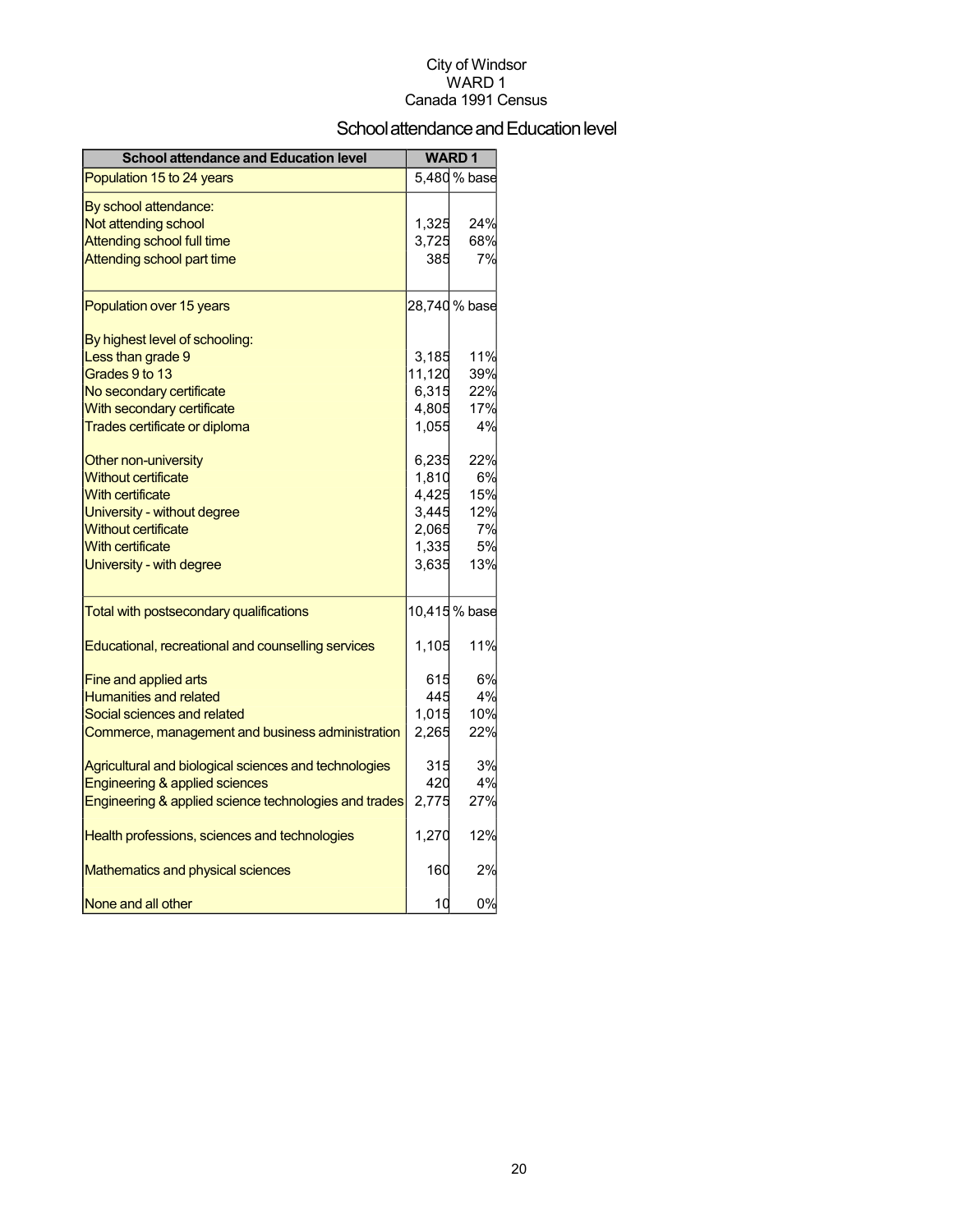## Post-secondary Education by sex

| <b>Post-secondary Education by sex</b>                      |       | <b>WARD1</b> |
|-------------------------------------------------------------|-------|--------------|
| Males with postsecondary qualifications                     |       | 5,605% base  |
| Educational, recreational and counselling services          | 295   | 5%           |
| Fine and applied arts                                       | 135   | 2%           |
| <b>Humanities and related</b>                               | 265   | 5%           |
| Social sciences and related                                 | 520   | 9%           |
| Commerce, management and business administration            | 930   | 17%          |
| Agricultural and biological sciences and technologies       | 120   | 2%           |
| Engineering & applied sciences                              | 400   | 7%           |
| Engineering & applied science technologies and trades 2,615 |       | 47%          |
| Health professions, sciences and technologies               | 215   | 4%           |
| Mathematics and physical sciences                           | 125   | 2%           |
| None and all other                                          | U     | 0%           |
| Females with postsecondary qualifications                   |       | 4,810% base  |
| Educational, recreational and counselling services          | 810   | 17%          |
| <b>Fine and applied arts</b>                                | 480   | 10%          |
| <b>Humanities and related</b>                               | 180   | 4%           |
| Social sciences and related                                 | 495   | 10%          |
| Commerce, management and business administration            | 1,335 | 28%          |
| Agricultural and biological sciences and technologies       | 195   | 4%           |
| Engineering & applied sciences                              | 20    | 0%           |
| Engineering & applied science technologies and trades       | 160   | 3%           |
| Health professions, sciences and technologies               | 1,055 | 22%          |
| Mathematics and physical sciences                           | 35    | 1%           |
| None and all other                                          | 10    | 0%           |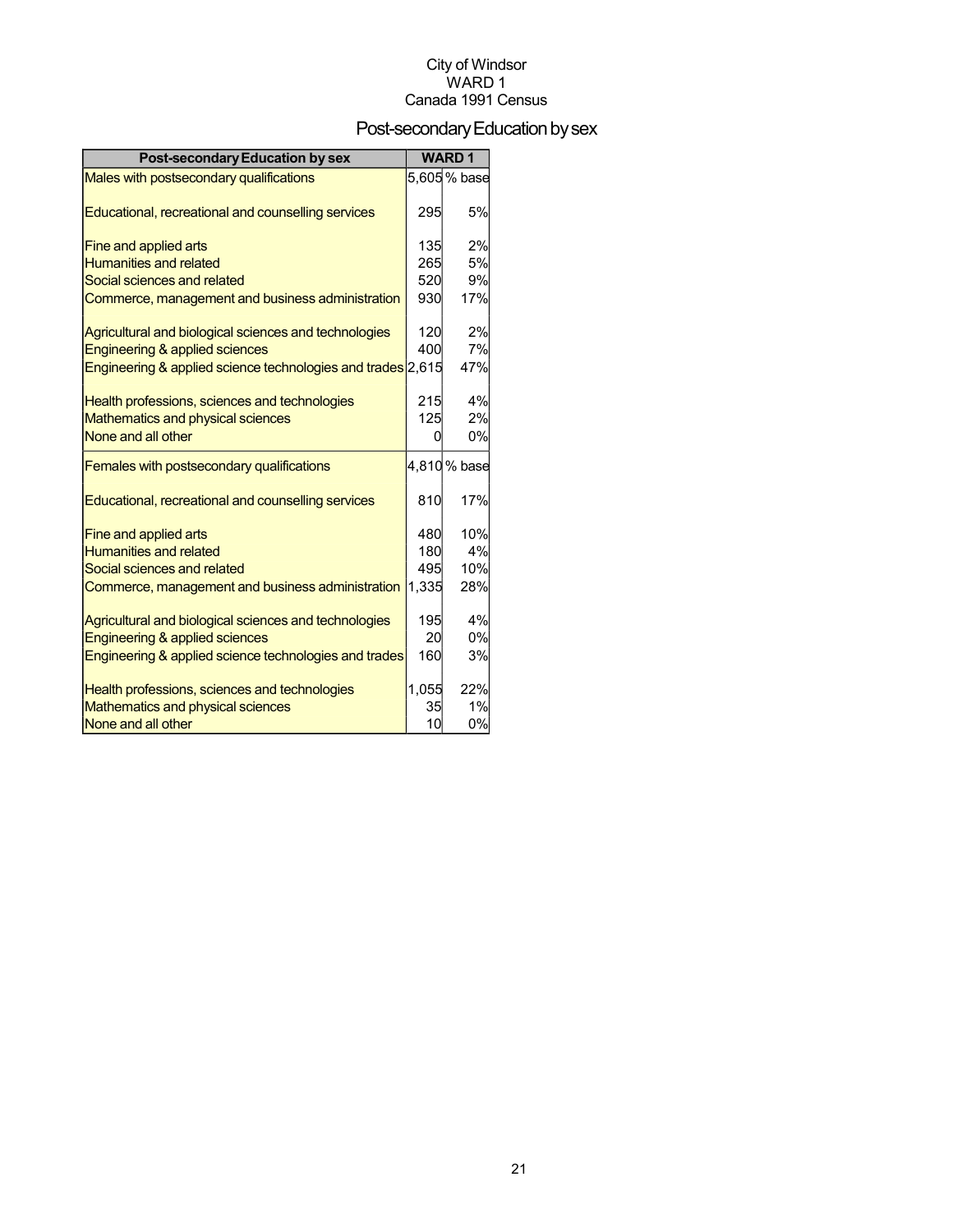#### Labour Force

| <b>Labour Force</b>                   | <b>WARD1</b> |             |  |
|---------------------------------------|--------------|-------------|--|
| Total 15 years and over 28,780 % base |              |             |  |
| In labour force                       | 18,870       | 66%         |  |
| <b>Employed</b>                       | 17,075       | 59%         |  |
| <b>Unemployed</b>                     | 1,825        | 6%          |  |
| Not in the labour force               | 9,885        | 34%         |  |
| Unemployment rate                     | 10%          |             |  |
| <b>Participation rate</b>             | 66%          |             |  |
| Total 15-24 years                     |              | 5,475% base |  |
| In labour force                       | 3,865        | 71%         |  |
| Employed                              | 3,335        | 61%         |  |
| <b>Unemployed</b>                     | 510          | 9%          |  |
| Not in the labour force               | 1,610        | 29%         |  |
| Unemployment rate                     | 13%          |             |  |
| <b>Participation rate</b>             | 71%          |             |  |
| Total 25 years and over 23,235 % base |              |             |  |
| In labour force                       | 15,015       | 65%         |  |
| Employed                              | 13,715       | 59%         |  |
| <b>Unemployed</b>                     | 1,270        | 5%          |  |
| Not in the labour force               | 8,255        | 36%         |  |
| Unemployment rate                     | 8%           |             |  |
| <b>Participation rate</b>             | 65%          |             |  |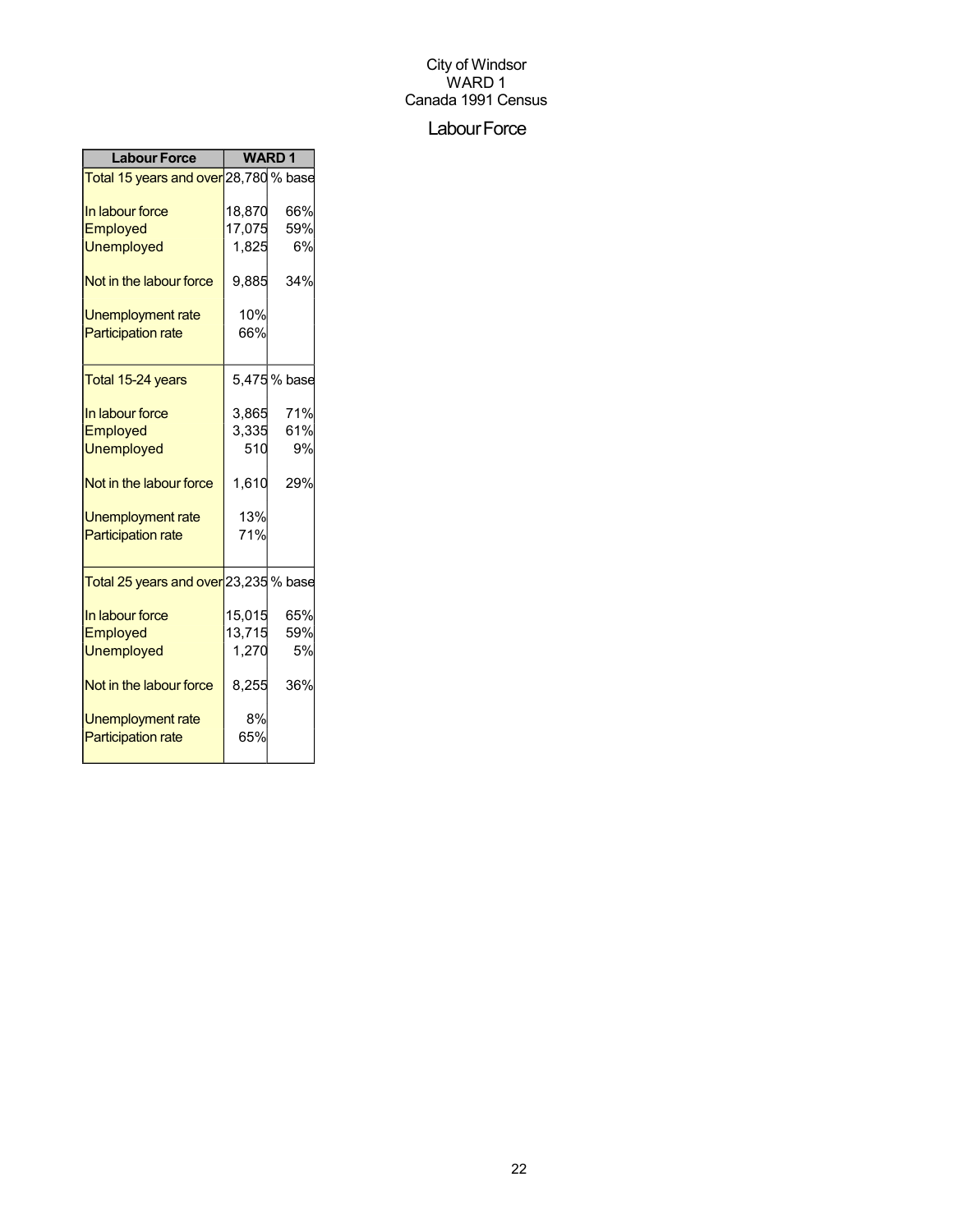#### Labour Force - Males

| <b>Labour Force - Males</b>           | <b>WARD1</b> |              |
|---------------------------------------|--------------|--------------|
| Males 15 years and over 14,200 % base |              |              |
| In labour force                       | 10,600       | 75%          |
| Employed                              | 9,550        | 67%          |
| <b>Unemployed</b>                     | 1,000        | 7%           |
| Not in the labour force               | 3,610        | 25%          |
| Unemployment rate                     | 9%           |              |
| <b>Participation rate</b>             | 75%          |              |
| Males 15-24 years                     |              | 2,820 % base |
| In labour force                       | 2,045        | 73%          |
| Employed                              | 1,725        | 61%          |
| <b>Unemployed</b>                     | 265          | 9%           |
| Not in the labour force               | 765          | 27%          |
| Unemployment rate                     | 13%          |              |
| <b>Participation rate</b>             | 73%          |              |
| Males 25 years and over 11,420 % base |              |              |
| In labour force                       | 8,570        | 75%          |
| Employed                              | 7,830        | 69%          |
| <b>Unemployed</b>                     | 740          | 6%           |
| Not in the labour force               | 2,840        | 25%          |
| Unemployment rate                     | 9%           |              |
| <b>Participation rate</b>             | 75%          |              |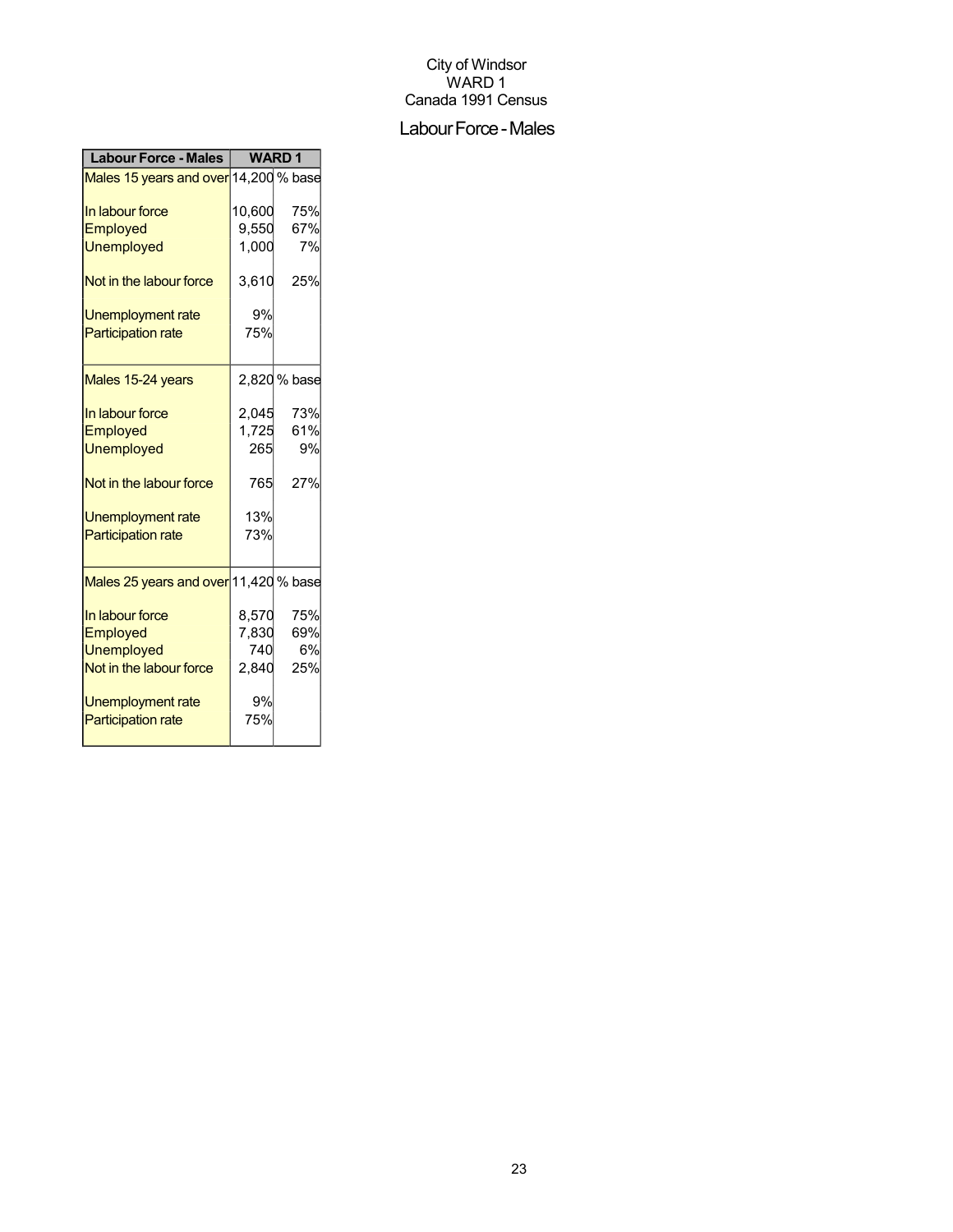#### Labour Force - Females

| <b>Labour Force - Females</b>           | <b>WARD1</b> |             |
|-----------------------------------------|--------------|-------------|
| Females 15 years and over 14,530 % base |              |             |
| In labour force                         | 8,290        | 57%         |
| <b>Employed</b>                         | 7,520        | 52%         |
| <b>Unemployed</b>                       | 790          | 5%          |
| Not in the labour force                 | 6,235        | 43%         |
| Unemployment rate                       | 10%          |             |
| <b>Participation rate</b>               | 57%          |             |
|                                         |              |             |
| Females 15-24 years                     |              | 2,675% base |
| In labour force                         | 1,840        | 69%         |
| Employed                                | 1,590        | 59%         |
| <b>Unemployed</b>                       | 190          | 7%          |
| Not in the labour force                 | 850          | 32%         |
| Unemployment rate                       | 10%          |             |
| <b>Participation rate</b>               | 69%          |             |
|                                         |              |             |
| Females 25 years and over 11,855 % base |              |             |
| In labour force                         | 6,435        | 54%         |
| Employed                                | 5,900        | 50%         |
| <b>Unemployed</b>                       | 550          | 5%          |
| Not in the labour force                 | 5,415        | 46%         |
| Unemployment rate                       | 9%           |             |
| <b>Participation rate</b>               | 54%          |             |
|                                         |              |             |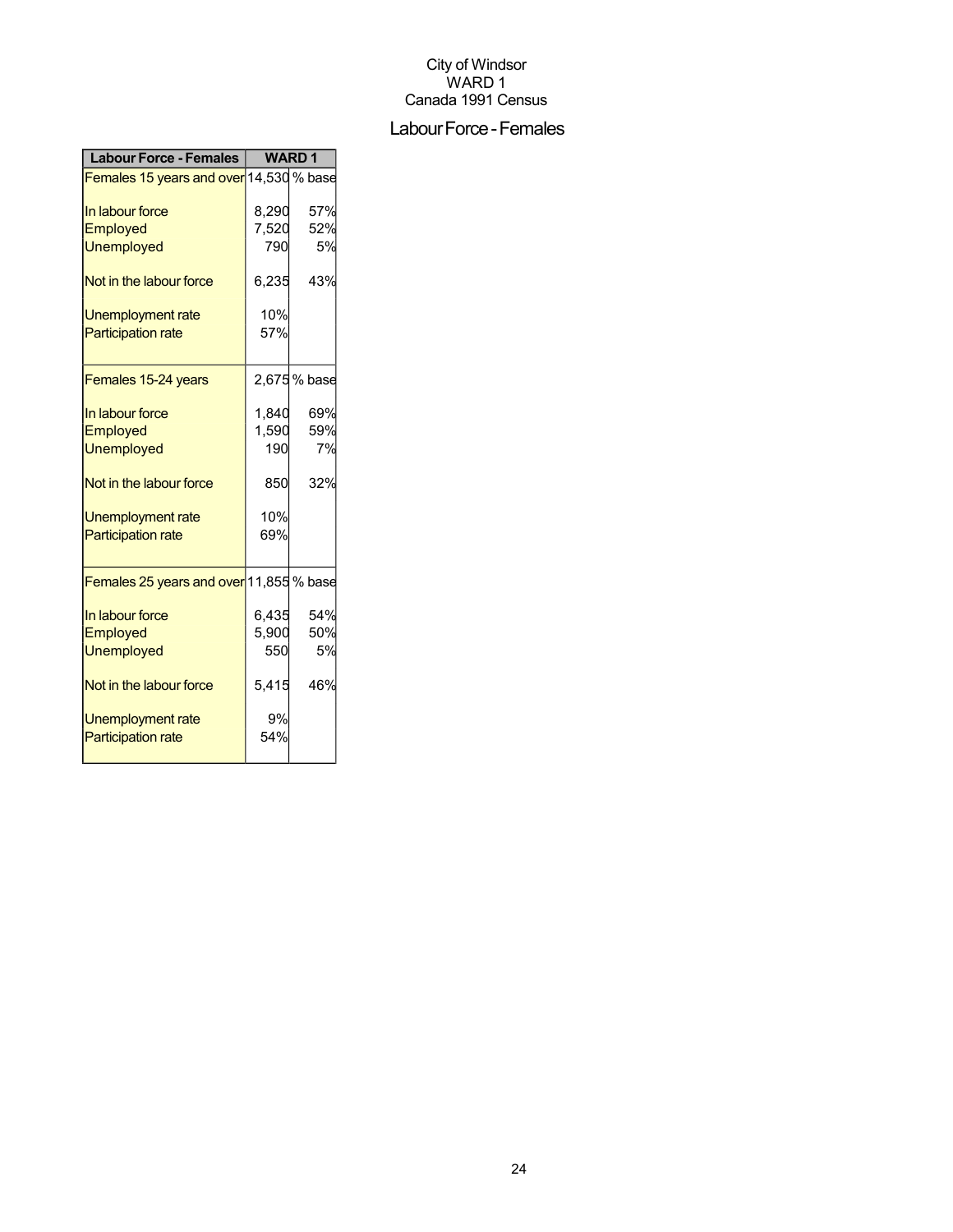## Labour Force - Females with Children

| <b>Labour Force - Females with Children</b>                    |       | <b>WARD1</b> |
|----------------------------------------------------------------|-------|--------------|
| Females, 15 years and older, no children at home               |       | 7,715% base  |
| In the labour force                                            | 3,915 | 51%          |
| <b>Employed</b>                                                | 3,550 | 46%          |
| <b>Unemployed</b>                                              | 390   | 5%           |
| Not in the labour force                                        | 3,790 | 49%          |
|                                                                | 10%   |              |
| Unemployment rate<br><b>Participation rate</b>                 | 51%   |              |
|                                                                |       |              |
| Females 15 years and older with children at home               |       | 6,760% base  |
| In the labour force                                            | 4,300 | 64%          |
| Employed                                                       | 3,895 | 58%          |
| <b>Unemployed</b>                                              | 410   | 6%           |
| Not in the labour force                                        | 2,425 | 36%          |
| Unemployment rate                                              | 10%   |              |
| <b>Participation rate</b>                                      | 64%   |              |
| Females with children under 6 years only                       |       | 1,070% base  |
| In the labour force                                            | 725   | 68%          |
| Employed                                                       | 685   | 64%          |
| <b>Unemployed</b>                                              | 70    | 7%           |
| Not in the labour force                                        | 360   | 34%          |
|                                                                |       |              |
| Unemployment rate                                              | 10%   |              |
| <b>Participation rate</b>                                      | 68%   |              |
| Females with children under 6 and children six years and older |       | 815 % base   |
| In the labour force                                            | 475   | 58%          |
| Employed                                                       | 445   | 55%          |
| <b>Unemployed</b>                                              | 85    | 10%          |
| Not in the labour force                                        | 305   | 37%          |
| Unemployment rate                                              | 18%   |              |
| <b>Participation rate</b>                                      | 58%   |              |
| Females with children over 6 years only                        |       | 4,880 % base |
| In the labour force                                            | 3,110 | 64%          |
| Employed                                                       | 2,830 | 58%          |
| <b>Unemployed</b>                                              | 300   | 6%           |
| Not in the labour force                                        | 1,760 | 36%          |
| Unemployment rate                                              | 10%   |              |
| <b>Participation rate</b>                                      | 64%   |              |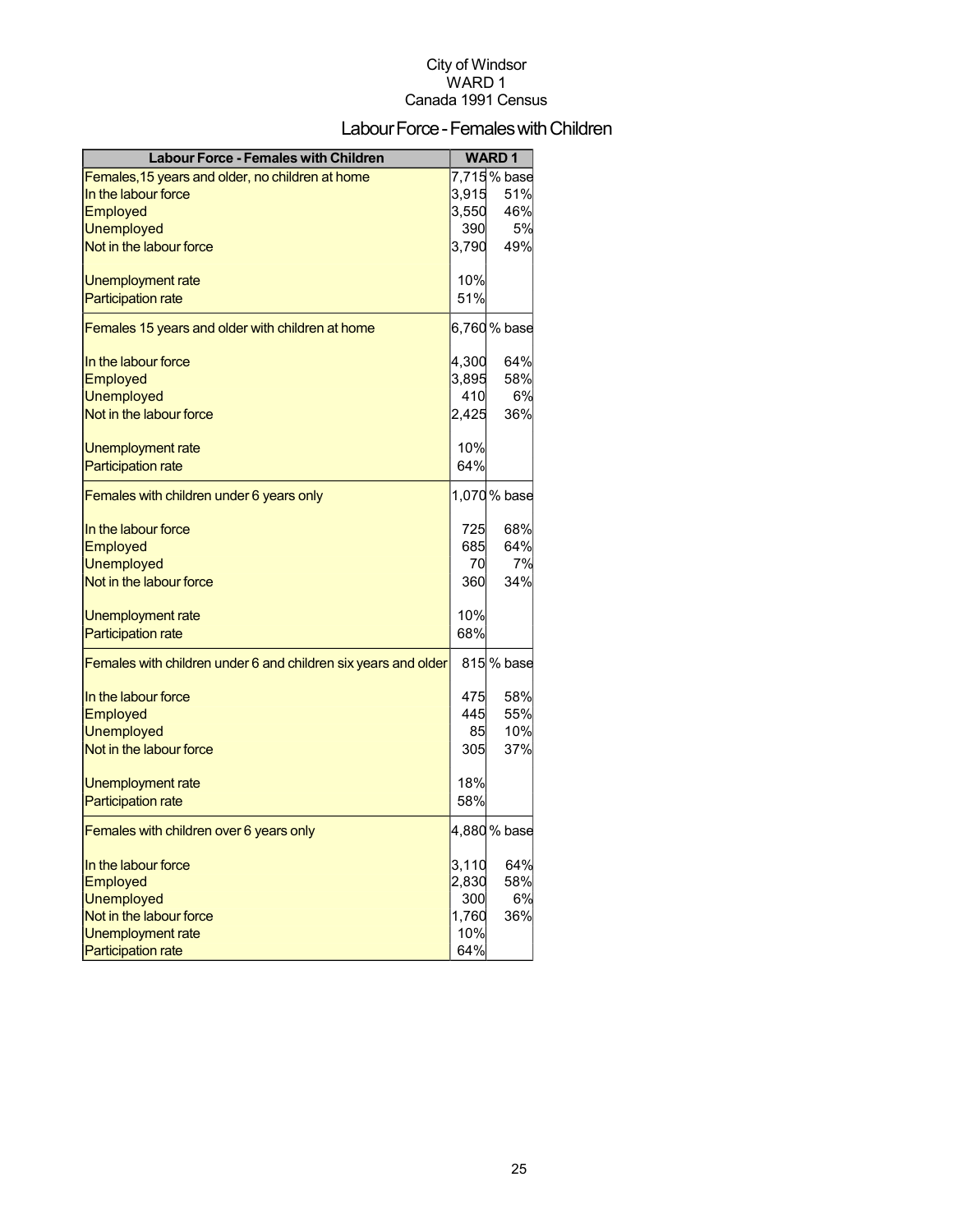## Fertility

| <b>Fertility</b>                                                           |       | <b>WARD1</b> |
|----------------------------------------------------------------------------|-------|--------------|
| Ever-married women 15 years and older, by children ever born 11,370 % base |       |              |
|                                                                            |       |              |
| No child                                                                   | 1,270 | 11%          |
| 1 child                                                                    | 1,590 | 14%          |
| 2 children                                                                 | 3,890 | 34%          |
| 3 children                                                                 | 2,620 | 23%          |
| 4 or more children                                                         | 1,985 | 17%          |
| Children ever-born per 1000                                                | 2,354 |              |
| Ever-married women 15-44 years                                             | 4,885 |              |
| Children ever-born per 1000                                                | 1,824 |              |
| Single women 15 years and over                                             | 3,160 |              |
| Children ever-born per 1000                                                | 93    |              |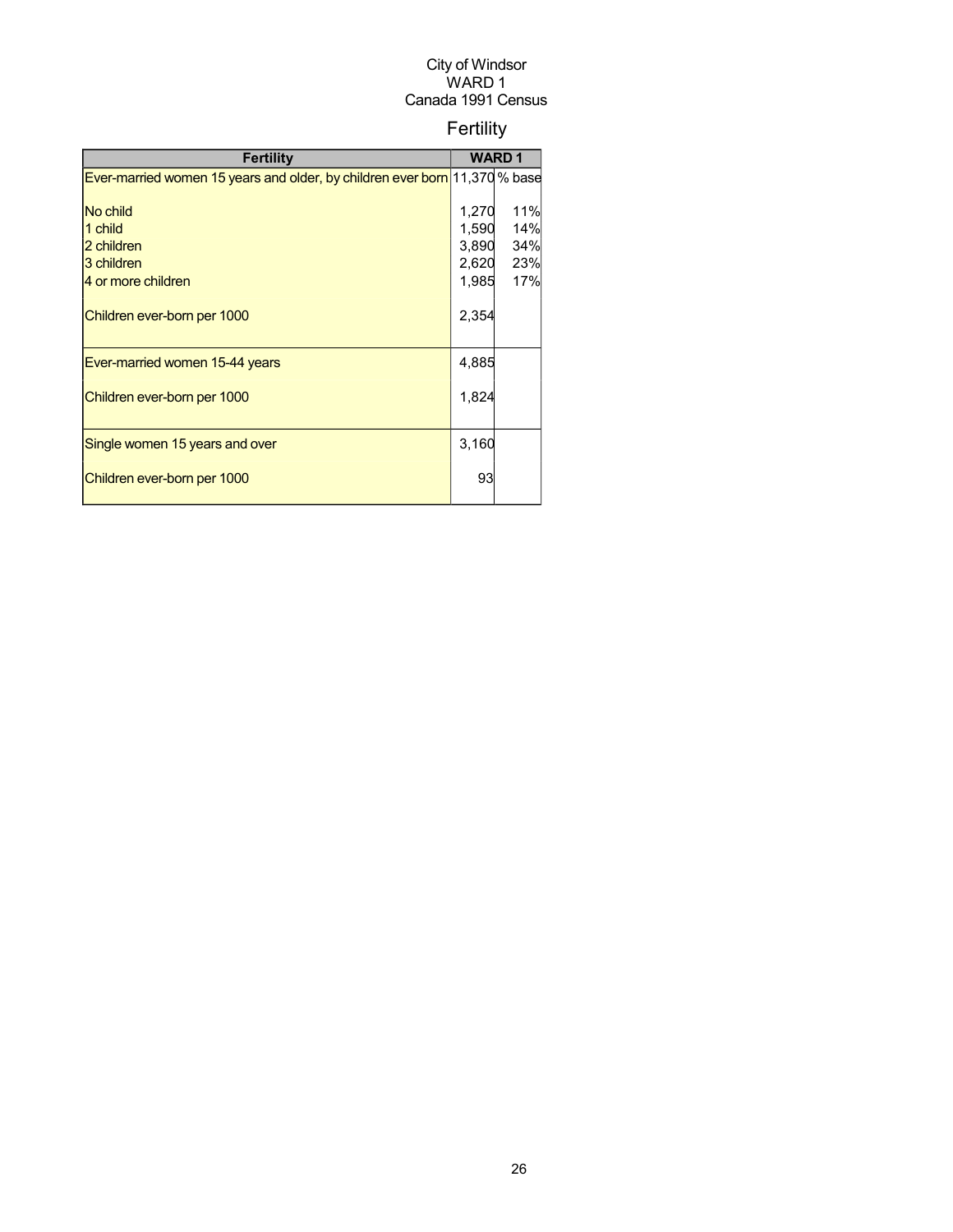## Industry

| <b>Industry</b>                                     | <b>WARD1</b> |           |
|-----------------------------------------------------|--------------|-----------|
| Total labour force 15 years and older 18,870 % base |              |           |
| <b>Total for all industries</b>                     | 18,565       | 98%       |
| <b>Agriculture and related</b>                      | 75           | 0%        |
| <b>Fishing and trapping</b>                         |              | 0%        |
| Logging and forestry                                |              | 0%        |
| Mining, quarrying & oil wells                       | 55           | 0%        |
| Manufacturing                                       | 4,670        | 25%       |
| Construction                                        | 1,080        | 6%        |
| <b>Transportation and storage</b>                   | 450          | 2%        |
| <b>Communication and utilities</b>                  | 445          | 2%        |
| Wholesale trade                                     | 510          | <b>3%</b> |
| <b>Retail trade</b>                                 | 2,895        | 15%       |
| <b>Finance and insurance</b>                        | 590          | 3%        |
| Real estate and insurance agents                    | 270          | 1%        |
| <b>Business service</b>                             | 975          | 5%        |
| Government service                                  | 830          | 4%        |
| <b>Educational service</b>                          | 1,480        | 8%        |
| <b>Health and social service</b>                    | 1,640        | 9%        |
| Accommodation & food service                        | 1,365        | 7%        |
| Other service industries                            | 1,020        | 5%        |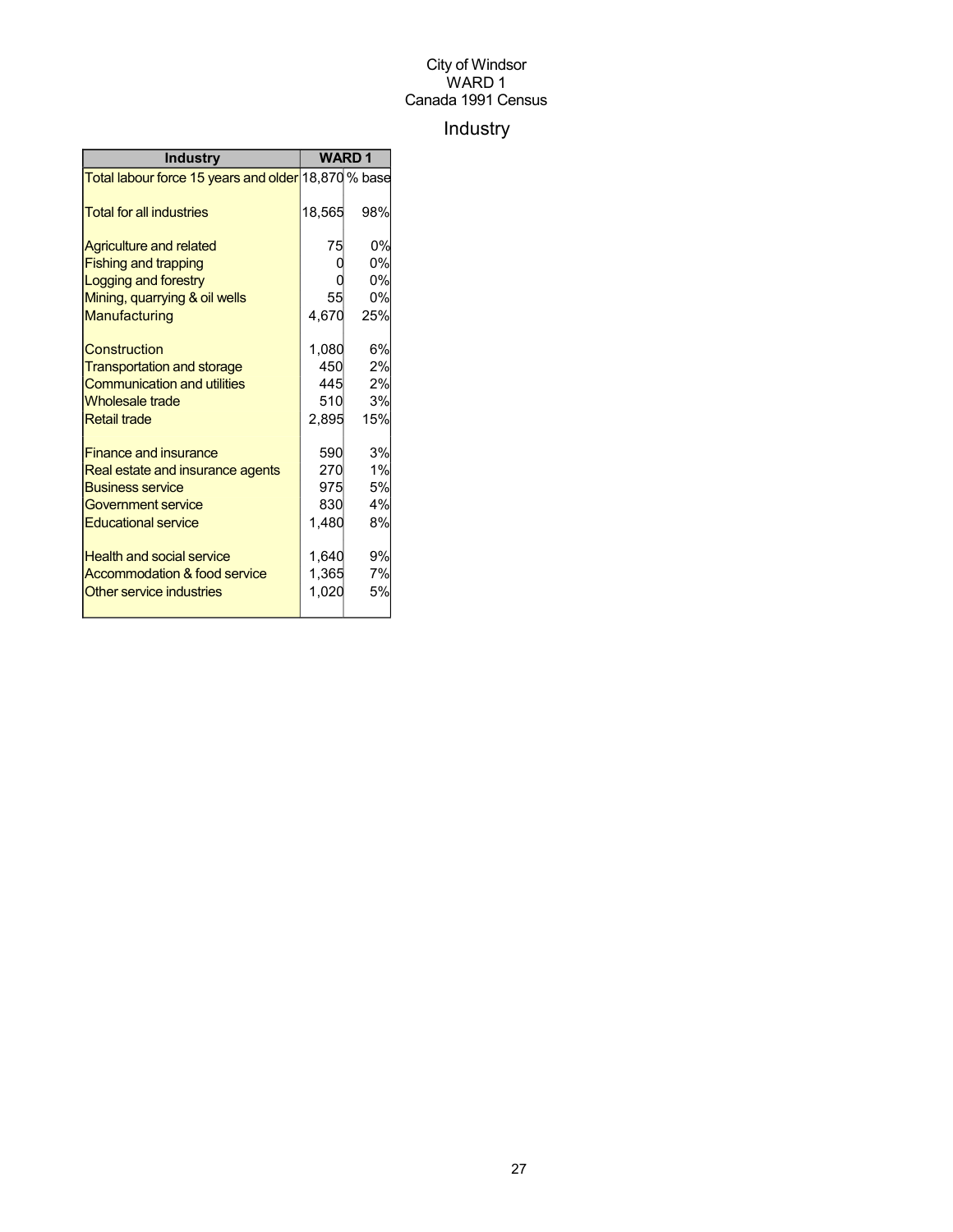## **Occupation**

| <b>Occupation</b>                             |       | <b>WARD1</b>  |
|-----------------------------------------------|-------|---------------|
| <b>Total for all occupations</b>              |       | 18,525 % base |
|                                               |       |               |
| <b>Managerial and administrative</b>          | 2,185 | 12%           |
| Natural sciences, engineering and mathematics | 655   | 4%            |
| Social sciences & related                     | 355   | 2%            |
| Religion                                      | 20    | 0%            |
| <b>Teaching and related</b>                   | 960   | 5%            |
| Medicine and health                           | 890   | 5%            |
| Art, literary, recreational                   | 195   | 1%            |
| <b>Clerical and related</b>                   | 3,165 | 17%           |
| <b>Sales</b>                                  | 1,795 | 10%           |
| Service                                       | 2,355 | 13%           |
| Farming, horticultural and animal husbandry   | 130   | 1%            |
| Fishing, trapping and related                 |       | 0%            |
| <b>Forestry and logging</b>                   | 30    | 0%            |
| Mining, quarrying, oil & gas                  | 15    | 0%            |
| Processing                                    | 255   | 1%            |
| <b>Machining and related</b>                  | 1,060 | 6%            |
| Product fabricating, assembly and repairing   | 1,735 | 9%            |
| <b>Construction trades</b>                    | 835   | 5%            |
| <b>Transport equipment operating</b>          | 580   | 3%            |
| Material handling & related                   | 250   | 1%            |
| Other crafts, equipment operating             | 150   | 1%            |
| Occupations not elsewhere classified          | 620   | 3%            |
|                                               |       |               |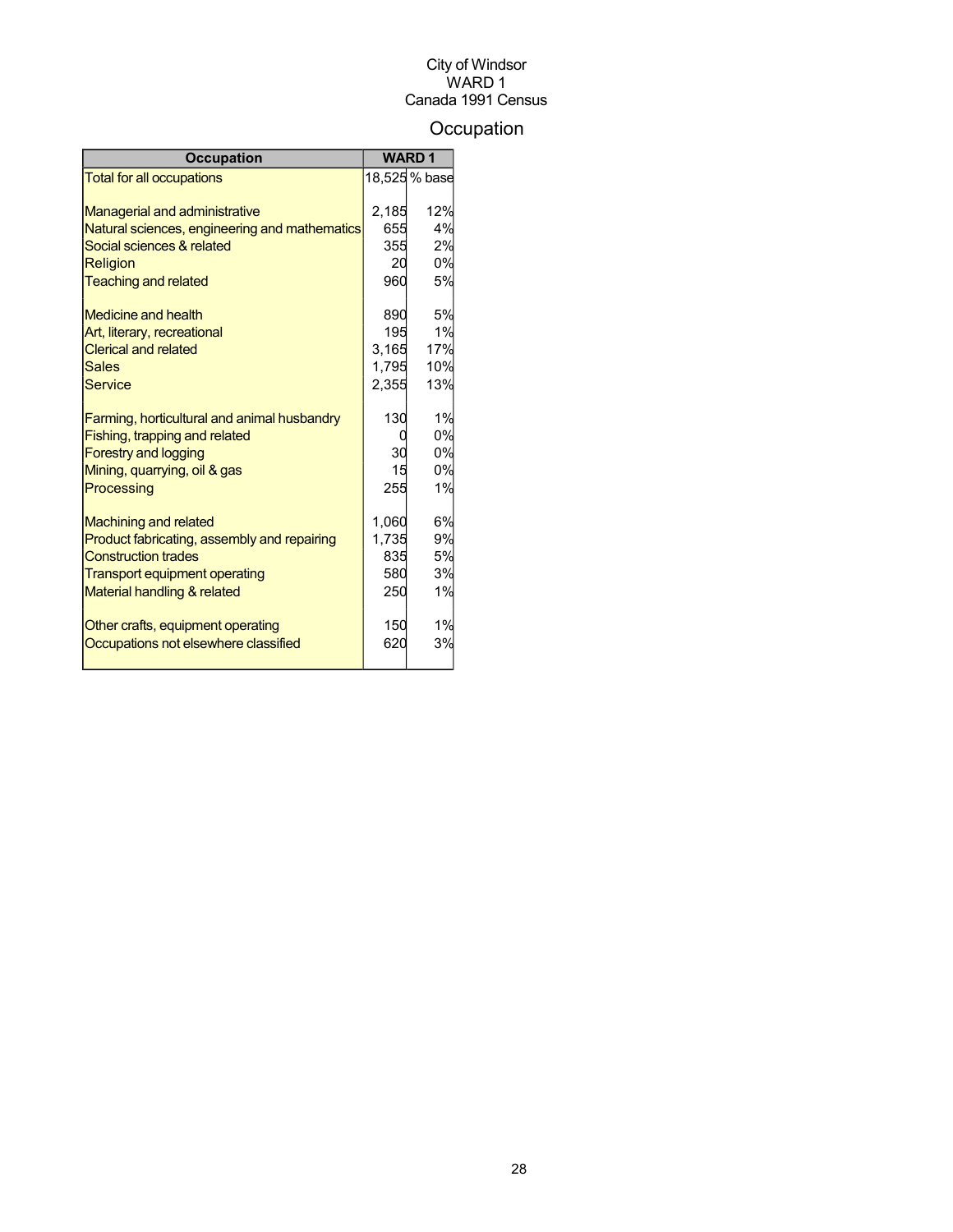## Occupation-Males

| <b>Occupation - Males</b>                     |       | <b>WARD1</b>  |
|-----------------------------------------------|-------|---------------|
| Males, all occupations                        |       | 10,415 % base |
|                                               |       |               |
| Managerial, administrative                    | 1,370 | 13%           |
| Natural sciences, engineering and mathematics | 590   | 6%            |
| Social sciences & related                     | 160   | 2%            |
| Religion                                      | 20    | 0%            |
| <b>Teaching and related</b>                   | 370   | 4%            |
| Medicine and health                           | 180   | 2%            |
| Art, literary, recreational                   | 110   | 1%            |
| <b>Clerical and related</b>                   | 715   | 7%            |
| <b>Sales</b>                                  | 890   | 9%            |
| <b>Service</b>                                | 925   | 9%            |
|                                               |       |               |
| Farming, horticultural and animal husbandry   | 110   | 1%            |
| Fishing, trapping and related                 |       | 0%            |
| <b>Forestry and logging</b>                   | 30    | 0%            |
| Mining, quarrying, oil & gas                  | 15    | 0%            |
| Processing                                    | 190   | 2%            |
| <b>Machining and related</b>                  | 960   | 9%            |
| Product fabricating, assembly and repairing   | 1,405 | 13%           |
| <b>Construction trades</b>                    | 825   | 8%            |
| <b>Transport equipment operating</b>          | 530   | 5%            |
| Material handling & related                   | 170   | 2%            |
|                                               |       | 1%            |
| Other crafts, equipment operating             | 110   |               |
| Occupations not elsewhere classified          | 515   | 5%            |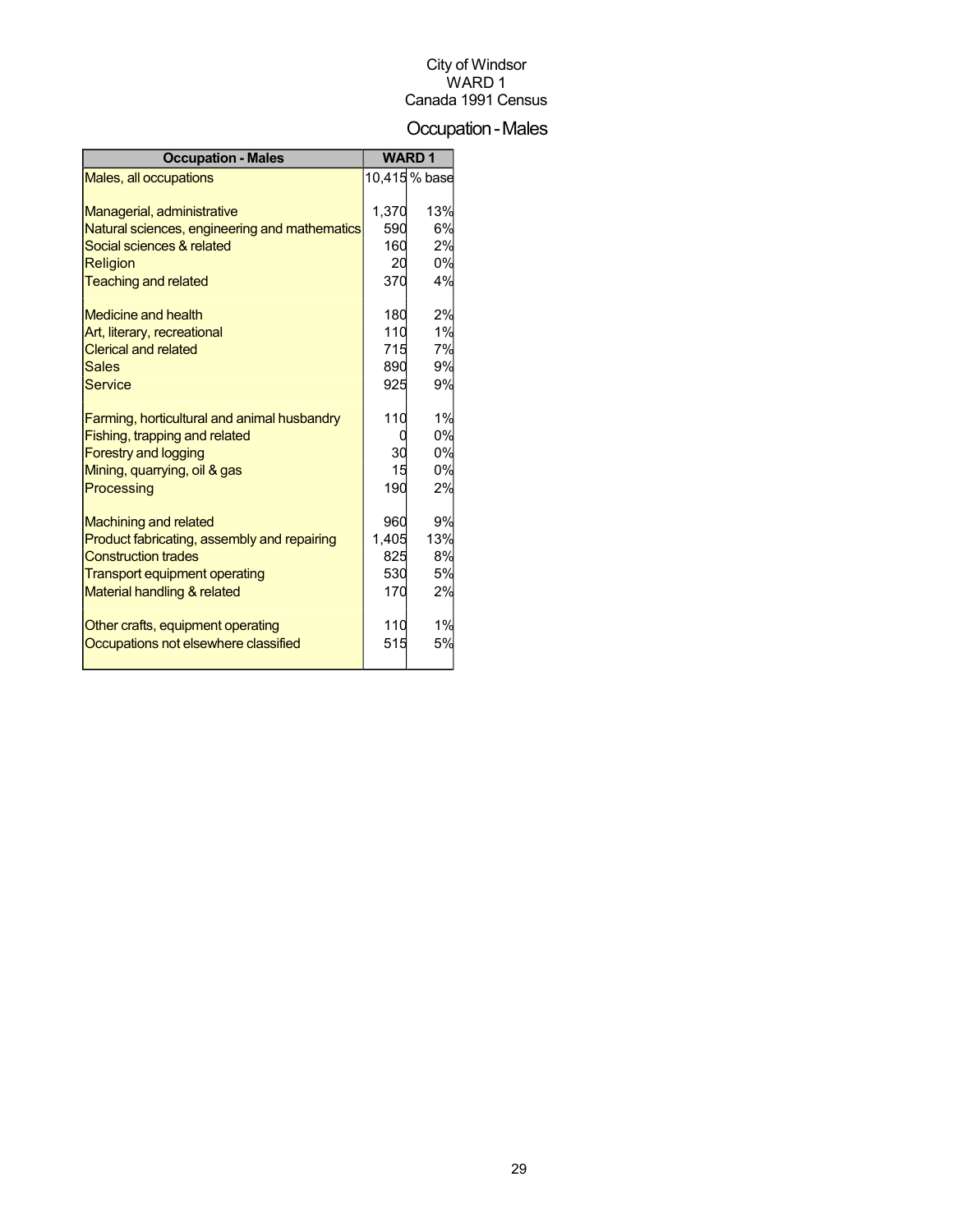## Occupation-Females

| <b>Occupation - Females</b>                   |       | <b>WARD1</b> |
|-----------------------------------------------|-------|--------------|
| Females, all occupations                      |       | 8,110% base  |
|                                               |       |              |
| Managerial, administrative                    | 815   | 10%          |
| Natural sciences, engineering and mathematics | 65    | 1%           |
| Social sciences & related                     | 195   | 2%           |
| Religion                                      | O     | 0%           |
| <b>Teaching and related</b>                   | 590   | 7%           |
| <b>Medicine and health</b>                    | 710   | 9%           |
| Art, literary, recreational                   | 85    | 1%           |
| <b>Clerical and related</b>                   | 2,450 | 30%          |
| <b>Sales</b>                                  | 905   | 11%          |
| <b>Service</b>                                | 1,430 | 18%          |
| Farming, horticultural and animal husbandry   | 20    | 0%           |
| Fishing, trapping and related                 | 0     | 0%           |
| <b>Forestry and logging</b>                   |       | 0%           |
| Mining, quarrying, oil & gas                  |       | 0%           |
| Processing                                    | 65    | 1%           |
| <b>Machining and related</b>                  | 100   | 1%           |
| Product fabricating, assembly and repairing   | 330   | 4%           |
| <b>Construction trades</b>                    | 10    | 0%           |
| <b>Transport equipment operating</b>          | 50    | 1%           |
| Material handling & related                   | 80    | 1%           |
| Other crafts, equipment operating             | 40    | 0%           |
| Occupations not elsewhere classified          | 105   | 1%           |
|                                               |       |              |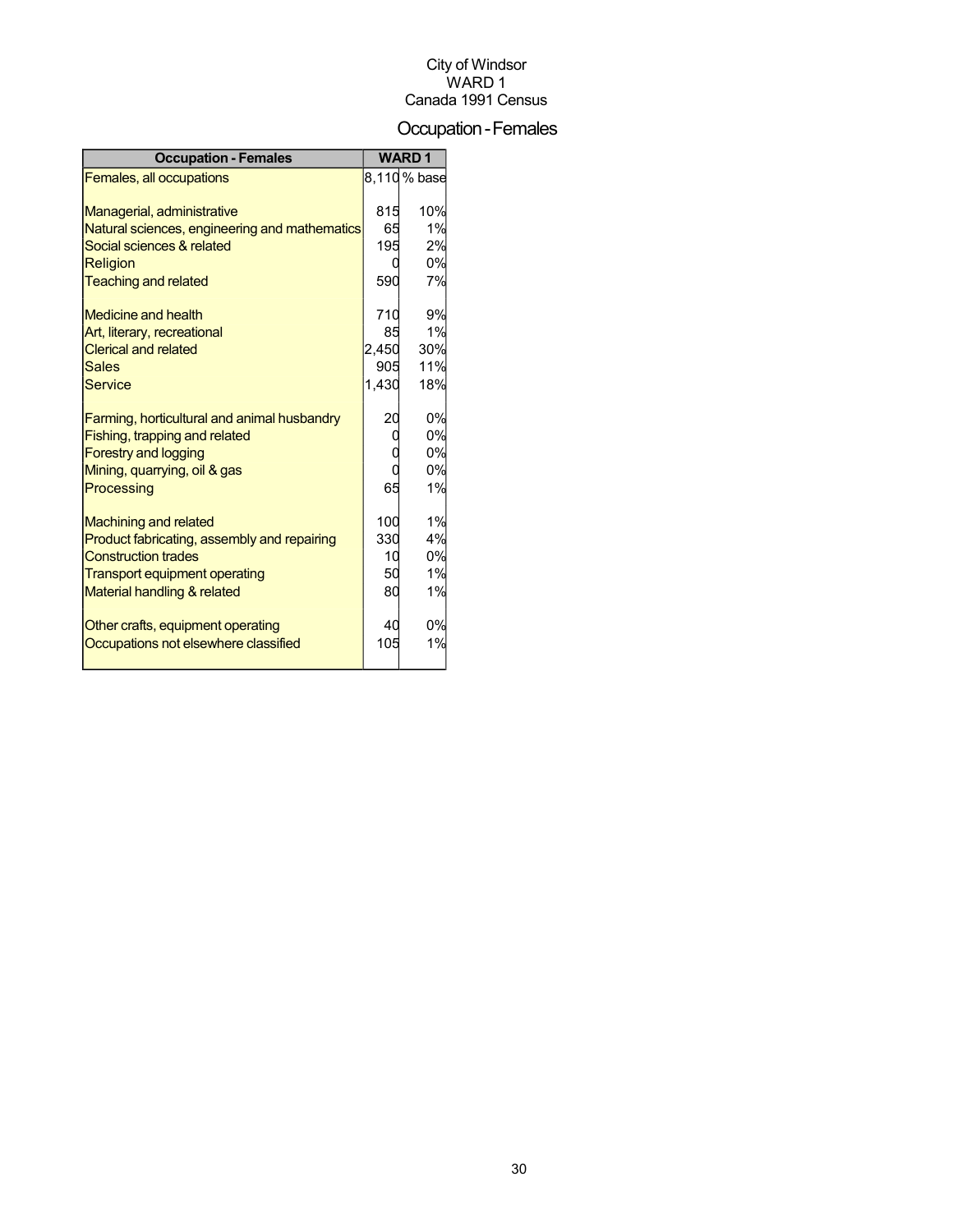#### ClassofWorker

| <b>Class of Worker</b>               | <b>WARD1</b> |               |
|--------------------------------------|--------------|---------------|
| <b>Total - All classes of worker</b> |              | 18,535 % base |
| <b>Paid workers</b>                  | 17.830       | 96%           |
| <b>Employees</b>                     | 17,205       | 93%           |
| Self-employed (incorporated)         | 630          | 3%            |
| Self-employed (unincorporated)       | 615          | 3%            |
| <b>Unpaid family workers</b>         | 10           | 0%            |
| Males - All classes of worker        |              | 10,440 % base |
| <b>Paid workers</b>                  | 9,920        | 95%           |
| <b>Employees</b>                     | 9,430        | 90%           |
| Self-employed (incorporated)         | 480          | 5%            |
| Self-employed (unincorporated)       | 490          | 5%            |
| <b>Unpaid family workers</b>         | 10           | 0%            |
| <b>Females - All classes</b>         |              | 8,095 % base  |
| <b>Paid workers</b>                  | 7,910        | 98%           |
| <b>Employees</b>                     | 7,775        | 96%           |
| Self-employed (incorporated)         | 150          | 2%            |
| Self-employed (unincorporated)       | 125          | 2%            |
| <b>Unpaid family workers</b>         |              | 0%            |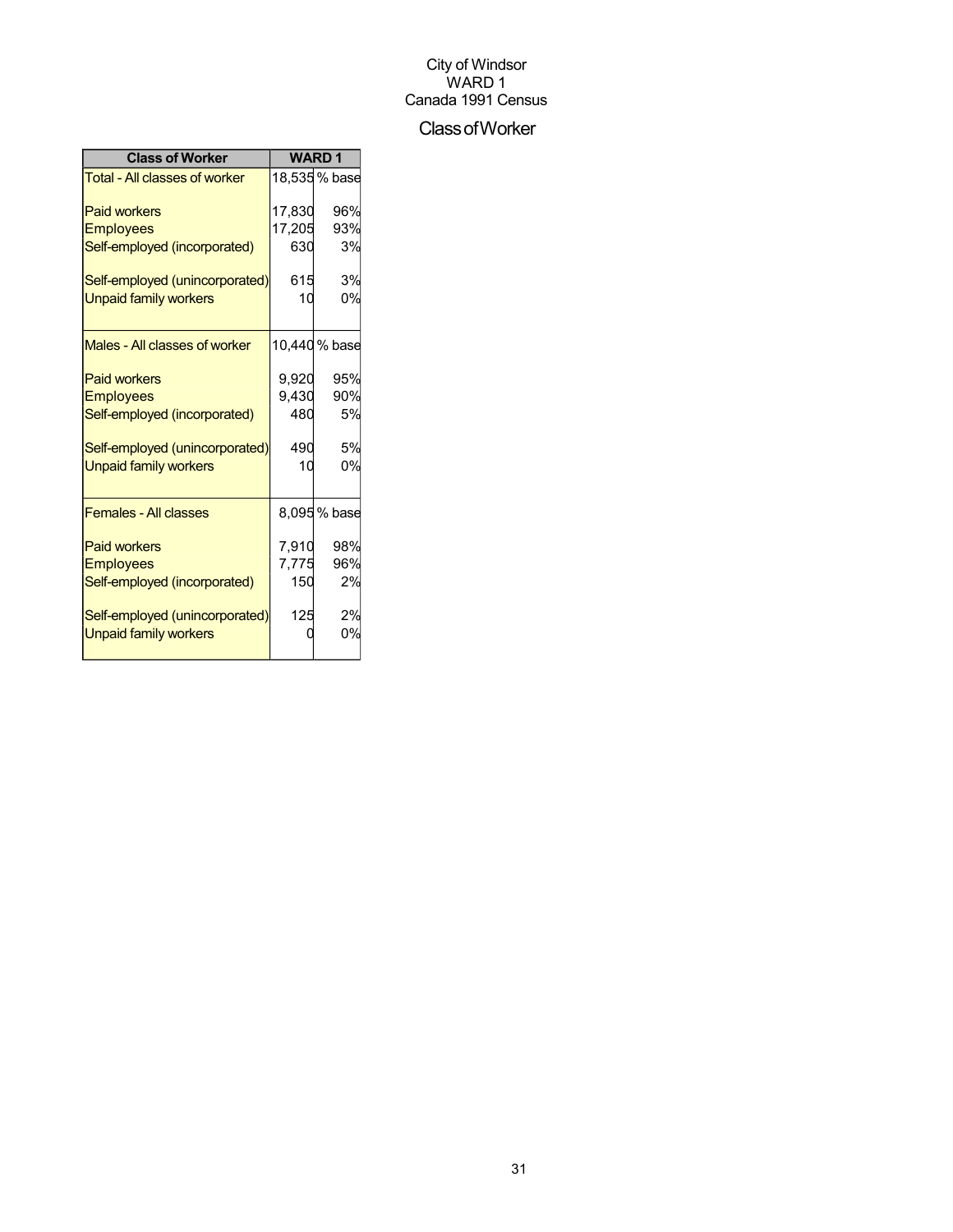## Place of Work

| <b>Place of Work</b>                       | <b>WARD1</b> |              |
|--------------------------------------------|--------------|--------------|
| <b>Total in labour force</b>               |              | 17,085% base |
| Usual place of work:                       | 15,835       | 93%          |
| In Census Sub-division of residence 14,370 |              | 84%          |
| In different Census Sub-division           | 1,475        | 9%           |
| In Census Division of residence            | 1,095        | 6%           |
| At home                                    | 665          | 4%           |
| <b>Outside Canada</b>                      | 505          | 3%           |
| No usual place of work                     | 65           | 0%           |
| <b>Males in labour force</b>               |              | 9,570 % base |
| Usual place of work:                       | 8,960        | 94%          |
| In Census Sub-division of residence        | 8,055        | 84%          |
| In different Census Sub-division           | 900          | 9%           |
| In Census Division of residence            | 660          | 7%           |
| At home                                    | 310          | 3%           |
| <b>Outside Canada</b>                      | 260          | 3%           |
| No usual place of work                     | 55           | 1%           |
| <b>Females in labour force</b>             |              | 7,515% base  |
| Usual place of work:                       | 6,875        | 91%          |
| In Census Sub-division of residence        | 6,315        | 84%          |
| In different Census Sub-division           | 575          | 8%           |
| In Census Division of residence            | 435          | 6%           |
| At home                                    | 355          | 5%           |
| <b>Outside Canada</b>                      | 245          | 3%           |
| No usual place of work                     | 10           | 0%           |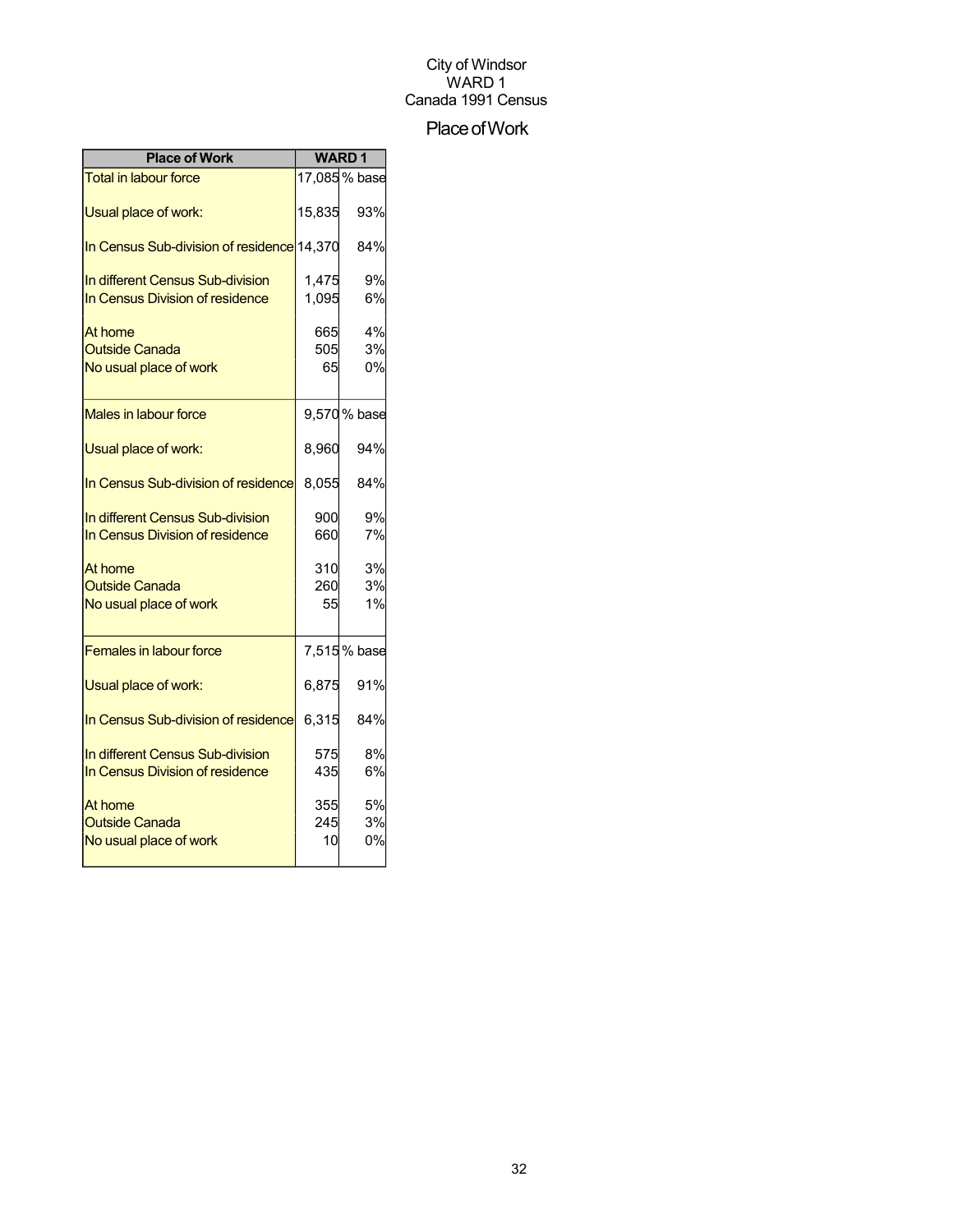## Families in Labour Force

| <b>Families in Labour Force</b>          | WARD 1 |              |
|------------------------------------------|--------|--------------|
| Census families in private<br>households |        | 10,365% base |
| Married & common-law families            | 9,220  | 89%          |
| No member in labour force                | 1,550  | 15%          |
| Some members in labour force             | 7,650  | 74%          |
| One member only                          | 2,045  | 20%          |
| Two or more members                      | 5,585  | 54%          |
| Couples in labour force                  | 4,770  | 46%          |
| Lone-parent families                     | 1,165  | 11%          |
| No member in labour force                | 230    | 2%           |
| Some members in labour force             | 905    | 9%           |
| <b>Parent in labour force</b>            | 700    | 7%           |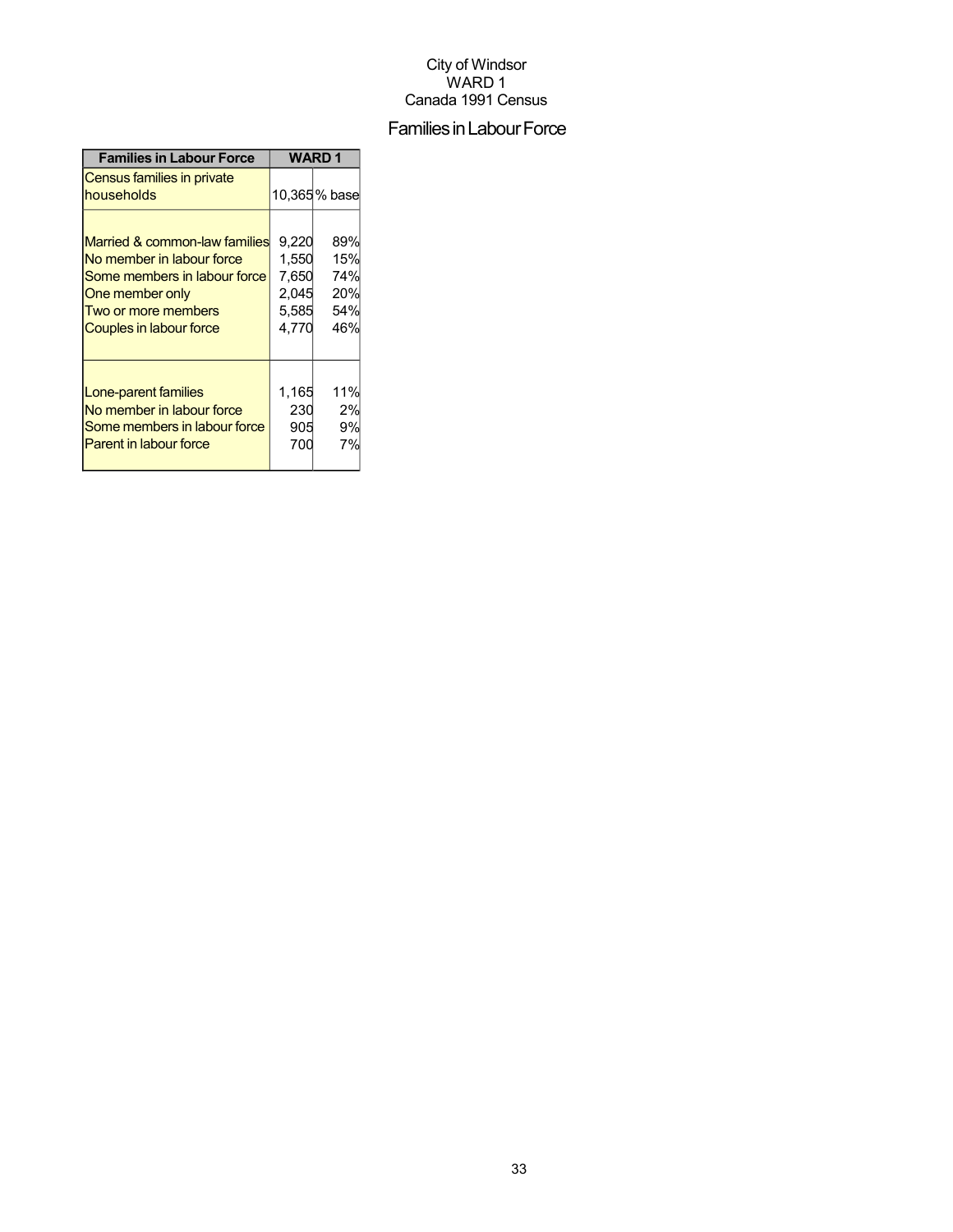## Income - full and part-time employment

| Income - full and part-time employment | <b>WARD1</b> |
|----------------------------------------|--------------|
| <b>Males and females</b>               |              |
| Worked full year, full time            | 8,580        |
| Average employment income              | \$39,647     |
| Aggregate income (000)                 | \$340,169    |
| Worked part year or part time          | 7,670        |
| Average employment income              | \$14,610     |
| Aggregate income (000)                 | \$112,057    |
| <b>Males</b>                           |              |
| Worked full year, full time            | 5,755        |
| Average employment income              | \$44,992     |
| Aggregate income (000)                 | \$258,929    |
| Worked part year or part time          | 3,470        |
| Average employment income              | \$18,550     |
| Aggregate income (000)                 | \$64,369     |
| <b>Females</b>                         |              |
| Worked full year, full time            | 2,825        |
| Average employment income              | \$28,758     |
| Aggregate income (000)                 | \$81,240     |
| Worked part year or part time          | 4,200        |
| Average employment income              | \$11,354     |
| Aggregate income (000)                 | \$47,688,000 |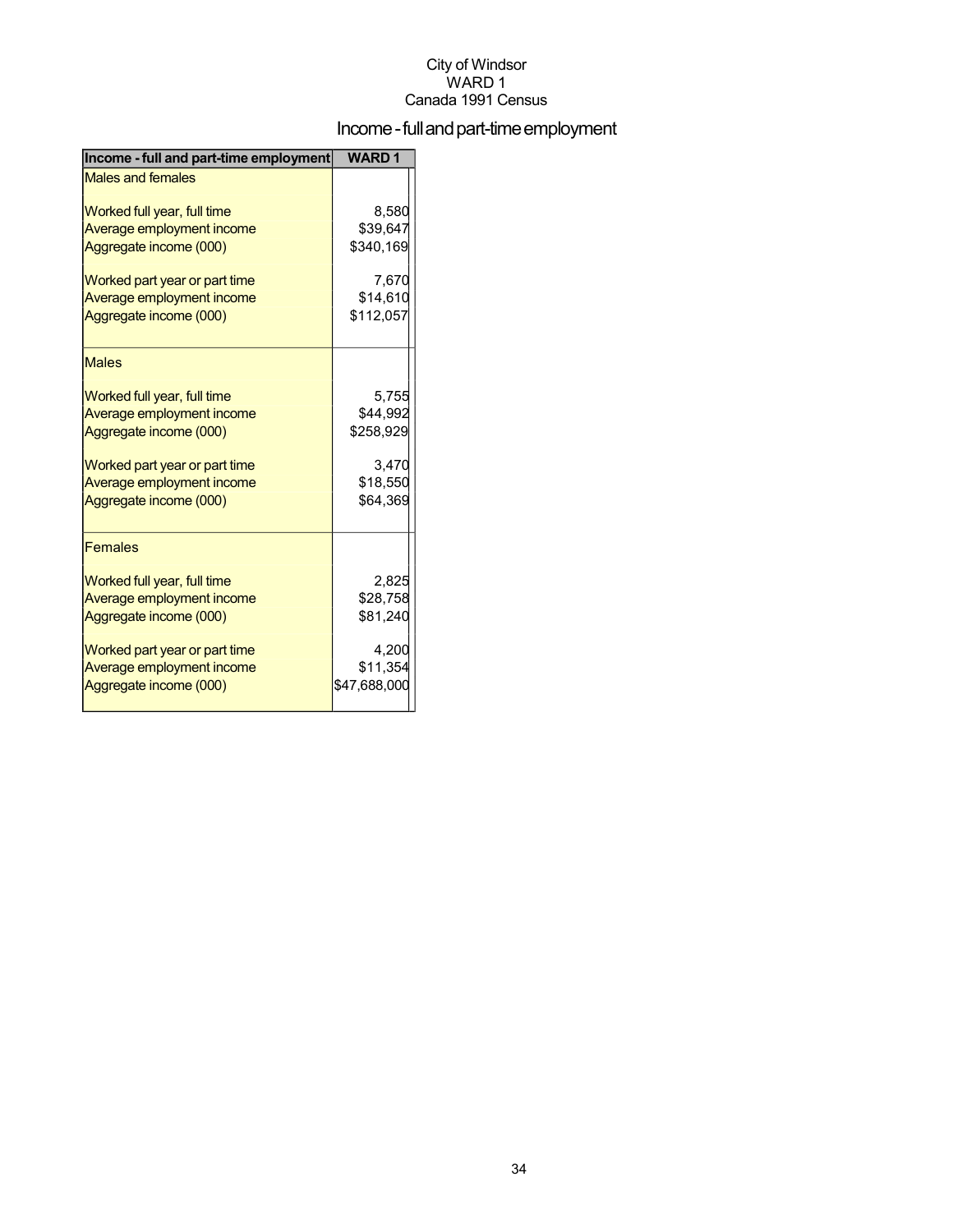## Income - Individual Source of Income

| Income - Individual<br><b>Source of Income</b> | <b>WARD1</b> |               |
|------------------------------------------------|--------------|---------------|
| Total 15 years and over with income            |              | 25,485 % base |
| <b>Under \$7,500</b>                           |              | 5,25520.60%   |
| \$7,500 - \$14,999                             |              | 4,36017.10%   |
| \$15,000 - \$29,999                            |              | 6,54525.70%   |
| \$30,000 and over                              |              | 9,13535.80%   |
| Average income                                 | \$27,062     |               |
| Aggregate income (000)                         | \$689,669    |               |
| <b>Median income</b>                           | \$23,384     |               |
| Males 15 years and over with income            |              | 13,280 % base |
| <b>Under \$7,500</b>                           |              | 1,77513.40%   |
| \$7,500 - \$14,999                             |              | 1,36510.30%   |
| \$15,000 - \$29,999                            |              | 3,08523.20%   |
| \$30,000 and over                              |              | 6,94552.30%   |
| Average income                                 | \$35,104     |               |
| Aggregate income (000)                         | \$466,180    |               |
| <b>Median income</b>                           | \$31,696     |               |
| Females 15 years and over with income          |              | 12,205 % base |
| <b>Under \$7,500</b>                           |              | 3,48028.50%   |
| \$7,500 - \$14,999                             |              | 2,99524.50%   |
| \$15,000 - \$29,999                            |              | 3,46028.30%   |
| \$30,000 and over                              |              | 2,19017.90%   |
| Average income                                 | \$18,311     |               |
| Aggregate income (000)                         | \$223,489    |               |
| <b>Median income</b>                           | \$14,339     |               |
| Source of total income:                        |              |               |
| <b>Employment income</b>                       | 74%          |               |
| Government transfer payments                   | 10%          |               |
| <b>Other income</b>                            | 14%          |               |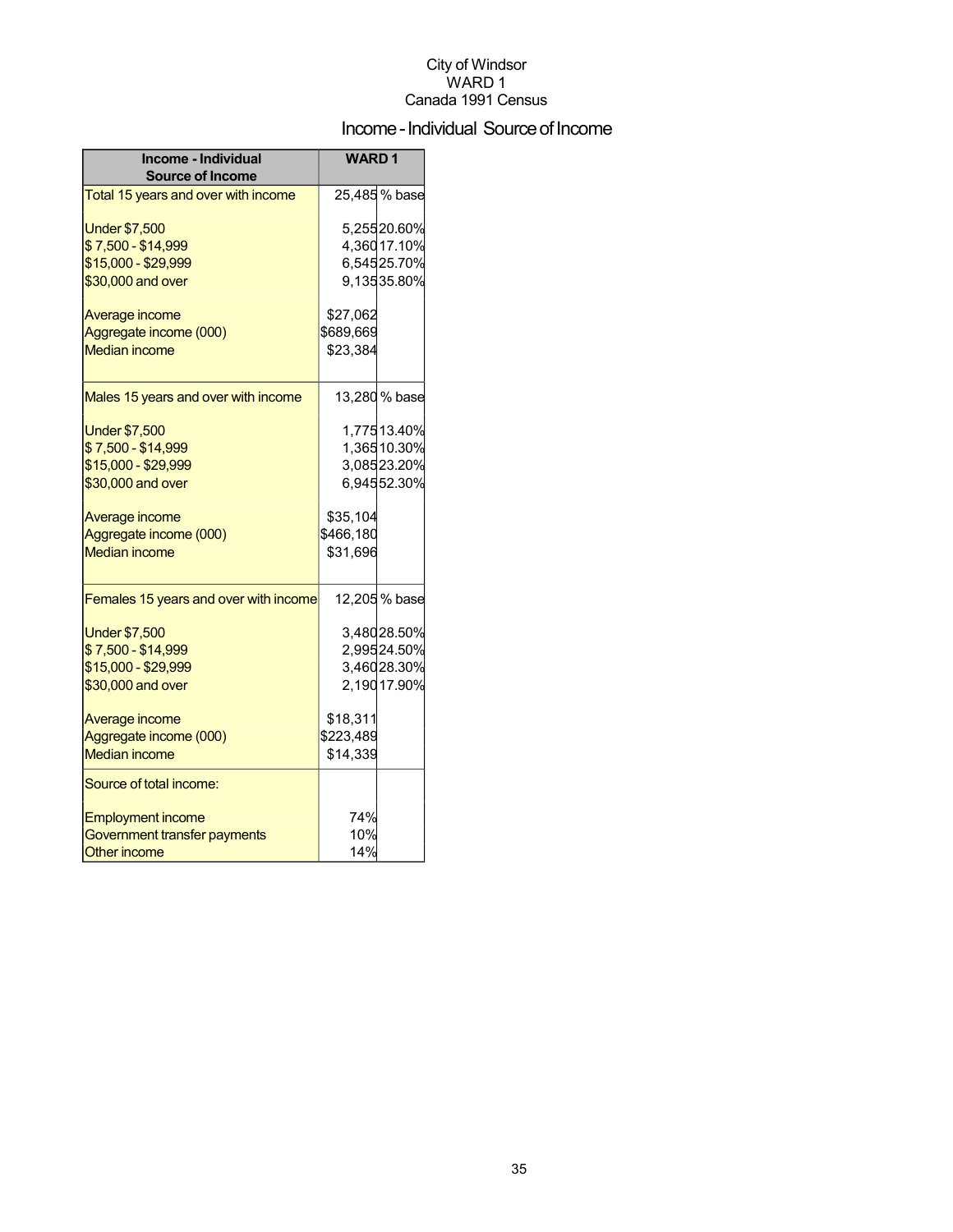## Income - Family and Household

| <b>Income - Family and Household</b> | <b>WARD1</b> |               |
|--------------------------------------|--------------|---------------|
| <b>Total census families</b>         |              | 10,400 % base |
| <b>Family Income:</b>                |              |               |
| <b>Under \$20,000</b>                | 967          | 9%            |
| \$20,000 - \$34,999                  | 1,492        | 14%           |
| \$35,000 - \$49,999                  | 2,267        | 22%           |
| \$50,000 and over                    | 5,584        | 54%           |
| Average income                       | \$59,880     |               |
| Aggregate income (000)               | \$623,348    |               |
| <b>Median income</b>                 | \$51,760     |               |
| <b>Total households</b>              |              | 12,035 % base |
| Household Income:                    |              |               |
| <b>Under \$20,000</b>                | 1,622        | 13%           |
| \$20,000 - \$34,999                  | 1,780        | 15%           |
| \$35,000 - \$49,999                  | 2,523        | 21%           |
| \$50,000 and over                    | 6,127        | 51%           |
| Average income                       | \$57,079     |               |
| Aggregate income (000)               | \$687,231    |               |
| <b>Median income</b>                 | \$50,096     |               |
| Incidence of low income:             |              |               |
| <b>Total economic families</b>       | 10,095       |               |
| <b>Families with low income</b>      | 885          |               |
| Incidence of low income              | 9%           |               |
| Total unattached individuals         | 240          |               |
| Individuals with low income          | 30           |               |
| Incidence of low income              | 13%          |               |
| Persons in private households        | 34,320       |               |
| Persons in low income families       | 3,365        |               |
| Incidence of low income              | 10%          |               |